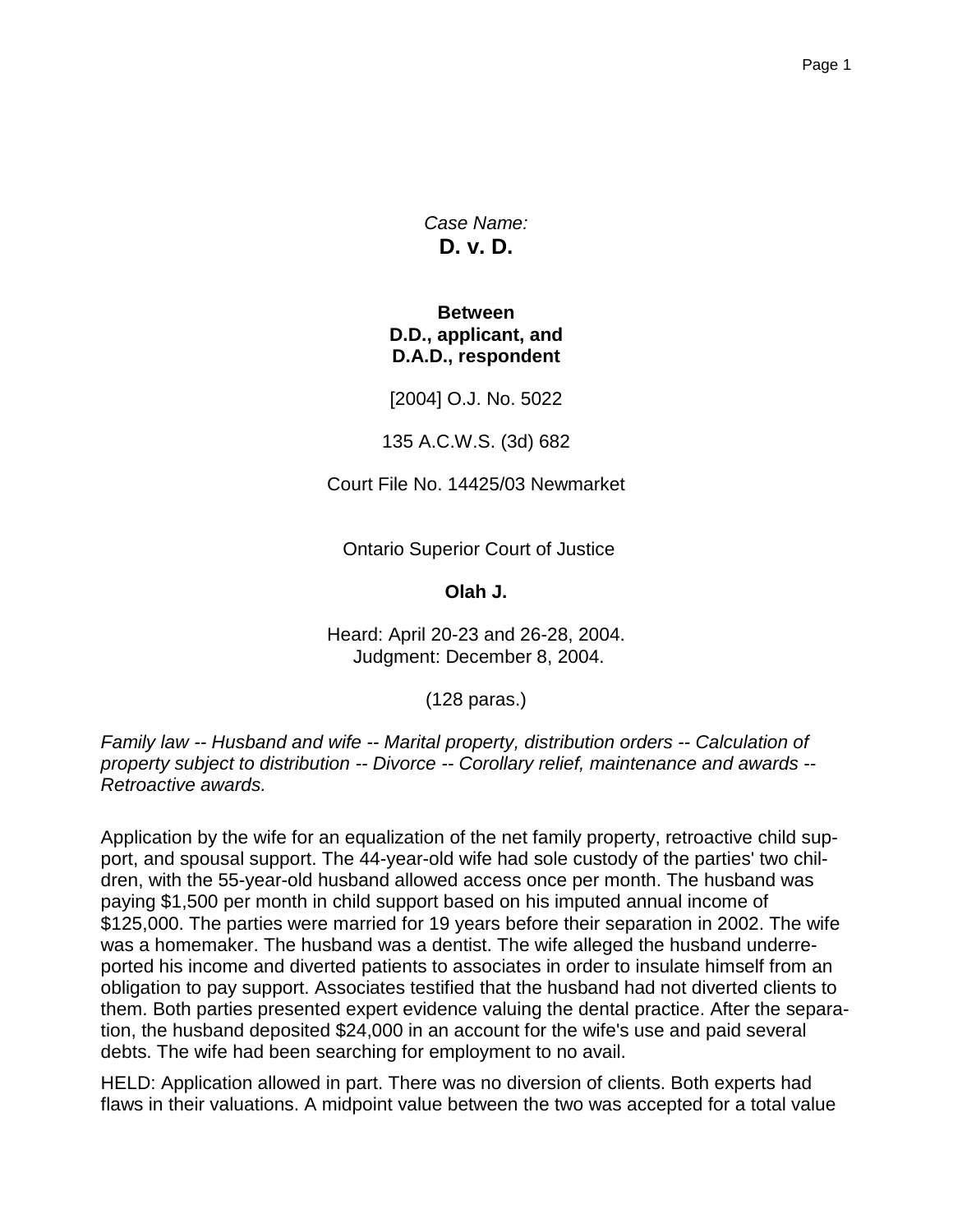of the dental practice at \$249,500. The total liabilities of the practice were proven at \$164,605. The value of other assets retained by each party was assessed as were their debts. The husband's dental licence was not family property. There was no reason to merit an unequal division. The husband had arranged his business affairs to increase his debt load and decrease his income. His income was imputed at \$125,000. After the separation, the wife had funds available for support. Her claim for retroactive child support was dismissed. She was entitled to compensatory support on the basis of her ongoing need. She was given a year to upgrade her skills, after which an income of \$20,800 would be imputed to her. The husband was to pay monthly spousal support of \$2,500 for a year, after which his obligation would be reduced to \$1,750 per month. Arrears of spousal support were set at \$38,250. The wife's equalization payment was reduced to \$22,596 after subtracting the amounts owed by the wife for mortgage payments and the difference in arrears of support and the husband's payments.

### **Statutes, Regulations and Rules Cited:**

Child Support Guidelines, s. 19. Children's Law Reform Act. Divorce Act, R.S.C. 1985, c. 3, s. 15.2(4). Family Law Act, ss. 4(1), 4(3), 5(6), 14.

# **Counsel:**

Steven Benmor, for the applicant

Mark Greenstein, for the respondent

**1 OLAH J**:-- This case comes before me for determination pursuant to the Divorce Act, the Family Law Act and the Children's Law Reform Act.

**2** The outstanding issues for determination are divorce, equalization of net family property, retroactive child support, spousal support, and costs.

**3** The balance of the issues, namely custody, access and child-support were settled pursuant to a consent order of Madam Justice Wildman dated December 11, 2003 which provided that the applicant wife have sole custody of the two children, the respondent have access to the children once per month, and that the respondent shall pay child support of \$1,500 per month based on the respondent's attributed income of \$125,000. Further, the order provides that the respondent's attributed income for the calculation of child support shall not be used for the determination of spousal support and is based on the respondent's goodwill.

**4** As the trial was originally scheduled for January 5, 2004, and as the respondent appeared without counsel and requested an adjournment, in consideration of the granting of the adjournment, the respondent husband was ordered to pay the applicant wife, pending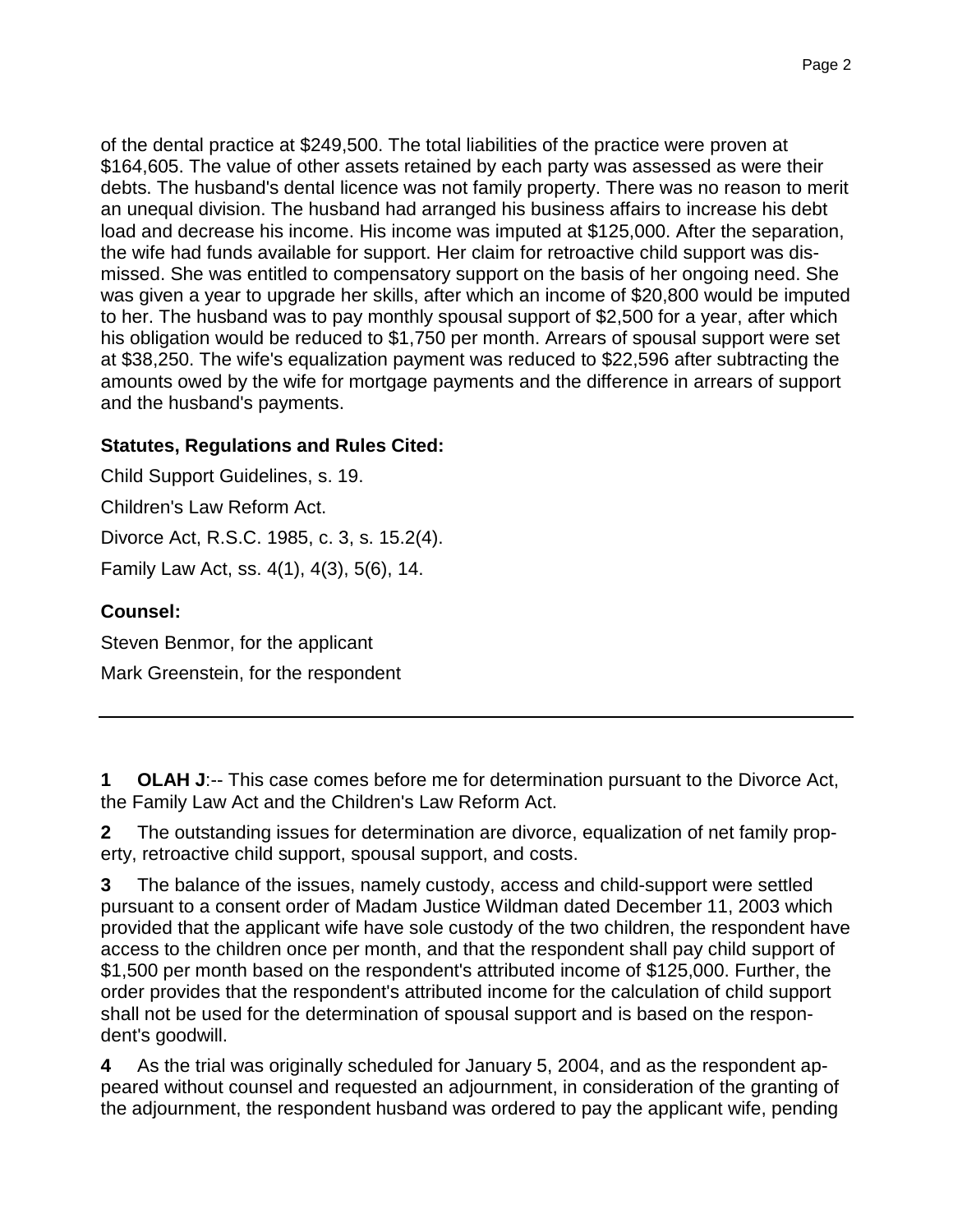trial, interim interim spousal support of \$2,500 per month commencing January 1, 2004; and, the subsequent trial was to proceed peremptory on the respondent husband.

Background:

**5** The parties were separated on February 28, 2002, after a 19-year marriage.

**6** At the time of trial, the applicant wife was 44 years old and the respondent husband was 55 years old. They have two children, a 14-year-old daughter and 18-year-old son. The parties are of Romanian descent.

**7** After completing grade nine high school in Romania, the applicant wife emigrated from Romania to Canada. She did not pursue her education after 1978. Further, in 1983 she returned to Romania to marry the respondent husband, who had been practicing dentistry in Romania for 10 years. Shortly after the marriage, the wife applied to have the respondent husband immigrate to Canada and she signed the standard 10-year sponsorship agreement. She was employed before and after the marriage, both on a full-time and parttime basis, until the birth of their eldest child, when the parties jointly decided that the applicant would be a stay-at-home mother and a homemaker. Subsequently, the applicant did provide some remunerative services to the husband's dental practice; however, she was out of the mainstream workforce for 15 years prior to the separation.

**8** Upon his arrival in Canada, from 1983 to 1988, while he worked part-time and his wife worked full-time, the respondent studied and wrote his accreditation examinations to become a licensed dental surgeon in Canada. Since July 1, 1988, the respondent has practiced dentistry in Canada and has been associated with 7 different dental practices.

**9** Prior to the ultimate separation, both parties agree that they separated for six months, from October 1998 to March of 1999. During this brief separation, the parties retained counsel, exchanged financial disclosure and received legal advice with respect to their rights and obligations.

**10** The applicant wife described the marriage as rocky. The marital tension escalated to the point that the husband allegedly assaulted the wife, at which time their daughter called the police and the husband was criminally charged with two counts of assault against his wife. He pled guilty to one count of assault and received an absolute discharge. The other count was withdrawn. As a result of this unfortunate incident, the parties finally separated with no prospect of reconciliation.

**11** Both children have been living with the wife since separation and the children have minimal contact with their father. At present, the father only sees the children one access visit per month, such that the wife has assumed the totality of the care giving responsibilities for the two children, such arrangement being necessitated by the father's requirement to expend an extraordinary amount of time at his dental practices.

The Issues:

- **12** I. Net equalization payment:
	- a. Value of the Dental Practice:

As at the date of separation on February 28, 2002, the husband was operating a dental practice in Thornhill, Ontario. During the period 1998-1999, he also operated a practice in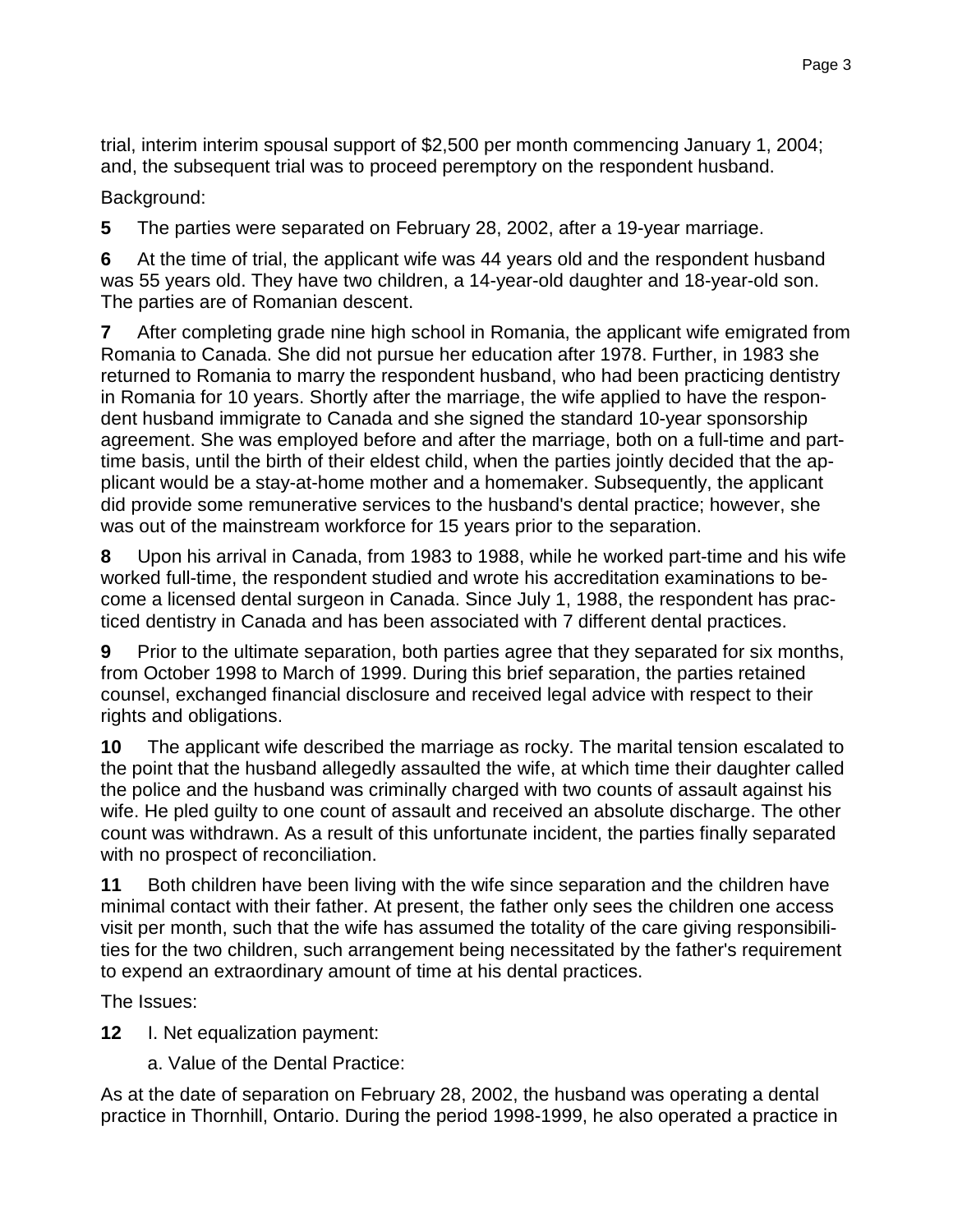Pickering with an associate, but sold his interest to the associate for \$1 and her assumption of all liabilities, which were significant. Post separation, the respondent built a dental practice at the Fairview Mall, which he currently operates with 3 associates, as well as a practice in Kitchener which he currently operates with 2 associates. As at the date of trial, the respondent operated 3 dental offices: Thornhill, Fairview and Kitchener.

**13** The applicant alleges that the respondent, after the first separation and reconciliation (March 1998) to the date of the second separation in February 2002, made a conscious effort to reduce his declared income to insulate himself from the payment of appropriate support. Her thesis is premised on the following:

- (i) The Respondent did not historically record or declare his cash income, such that his income is under-declared in the amount of \$50,000.00 annually. Such under-reporting, she alleges, affects the value of the practice.
- (ii) After separation, the respondent diverted many of his old patients and new patients to the associates and his new practices.
- (iii) His geographical expansion to Fairview and Kitchener were part of the plot to increase his debt to income ratio, such that he would not have the income he had historically prior to separation.

**14** In order to provide a historic perspective and comparison of the value of the respondent's dental practice goodwill, the applicant alleged that in 1991 the respondent sold his share of his Toronto practice for \$40,000. In 1996, he purchased a 50% share of another practice for \$147,000 and subsequently sold the entire practice, one year later for \$365,000. Although, the husband did not seriously dispute these allegations, his evidence suggested that the applicant's sales figures were reflective of gross figures rather than reflective of the net proceeds after payment of outstanding liabilities.

**15** Much evidence was also led by the applicant with respect to the respondent's practice to engage associates and enter into arrangements with them that did not reflect market value. In other words, after separation the applicant alleged that the respondent paid the associates greater than market fees and diverted his clients to them. The respondent's witness, Dr. Dilsun Aluca was a forthright and credible witness. She denied any diversion of clients from the respondent to herself at the Fairview Mall, that the majority of the Fairview patients were hers prior to the move. On the balance of the evidence, I find that there was no diversion of clients in order to devalue the Thornhill practice or decrease the respondent's income.

**16** So what was the value of the practice at the date of separation? The wife's witness T.A.B., A.L.A., Registered and Licensed Business Broker and Professional Practice Appraiser was qualified as an expert for the purpose of providing a valuation of the dental practice. He provided a limited scope forensic letter of opinion only and relied solely on the appraisal prepared by Mr. G.T., the husband's valuator.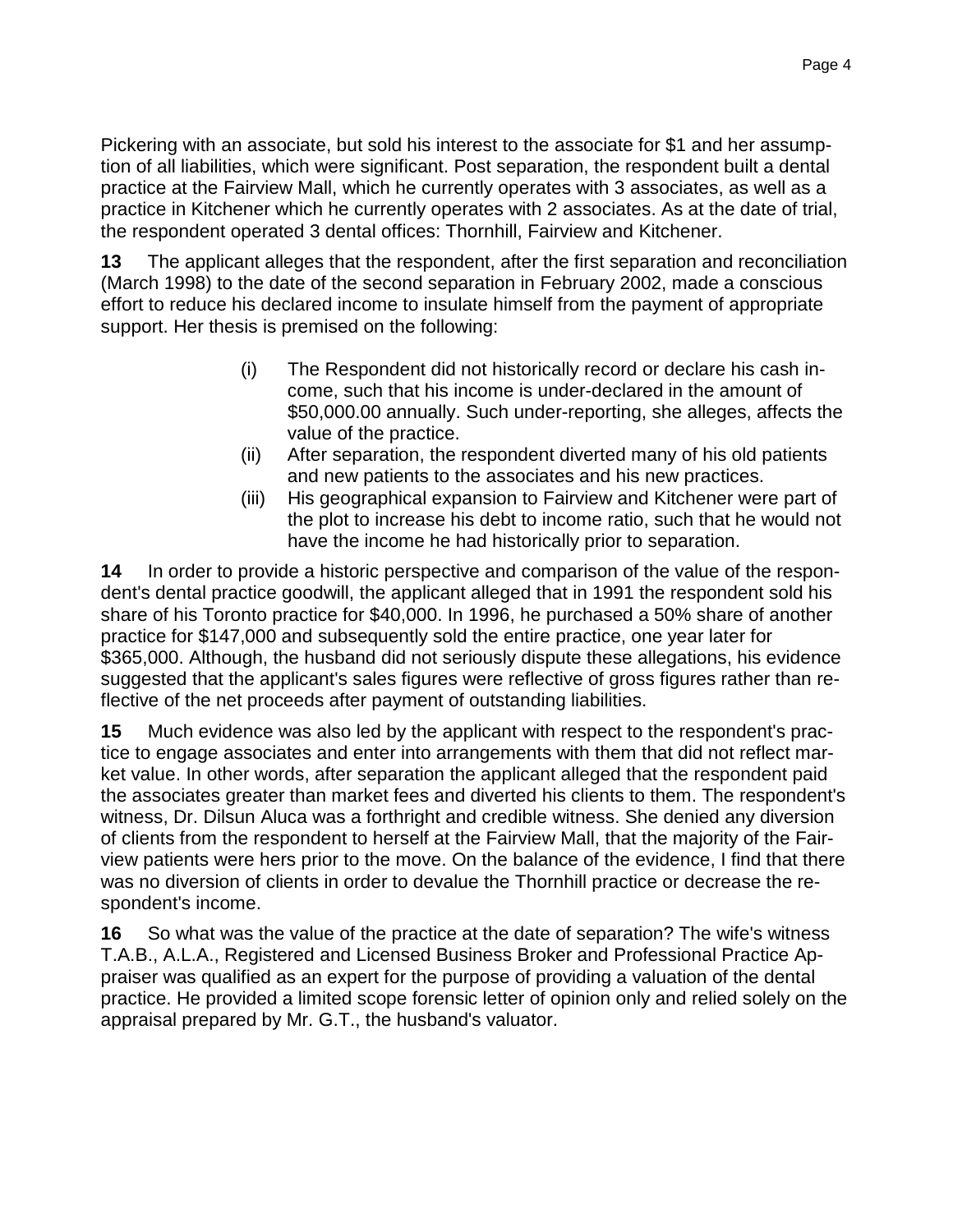- **17** Mr. B's conclusions were:
	- (i) that the dental practice was in growth mode at the date of separation, revenues increasing by 18% whereas the Ontario Dental Association summary suggests 8-9%;
	- (ii) He applied a multiple or market factor to the cash flow and to the income;
	- (iii) He then looked at recent historical sales of similar practices, culled from his company's sales data;
	- (iv) He was aware that in 2002 there was a shortage of supply and there was a high demand for the purchase of dental practices;
	- (v) Based on the existence of 3 associates with no written agreements or restrictive covenants, he estimated the goodwill to be valued at \$115,000.

**18** According to Mr. B., if cash income was established at an annual amount of \$50,000, this figure would affect his goodwill value by a mid point of \$22,500 for a value of goodwill at \$139,500.

In cross-examination, Mr. B. conceded that:

- (i) He never spoke to Mr. T.
- (ii) He never visited the Thornhill dental practice.
- (iii) He never reviewed the patient records.
- (iv) He never saw the location of the practice.
- (v) He never checked the equipment.
- (vi) He never interviewed the associates.
- (vii) He did not have a knowledge of the patient base.
- (viii) Increase in income could be attributable to the increase in associates.
- (ix) A letter of opinion is not a satisfactory valuation of a dental practice.
- (x) His valuation of the practice and goodwill would be subject to the practice's liabilities.
- (xi) Liabilities such as staff wages, lease, and accounts payable are generally assumed by the vendor.

**19** The husband's witness G.R.T., H.B.A., C.A., Broker, is the principal of Professional Practice Sales (Ontario) Ltd., and was originally contacted by Mrs. D. to prepare a valuation of the dental practice, and accordingly, the valuation dated January 30, 2003 was remitted to both Dr. and Mrs. D.. The cost of the retainer was to be shared by the parties; however, as Mrs. D. did not pay her share, Dr. D. paid in order that the parties receive the valuation on a timely basis. Although his qualifications were somewhat different than the wife's witness, this expert had several years experience in the valuation and sale of professional practices and because of his C.A. qualifications, he prided himself on his particular strength in the review of financial statements in the process of the valuation.

**20** His report is a detailed examination of the dental practice and includes: description of the practice, treatment policy of the practice, patient flow, appointment and recall system,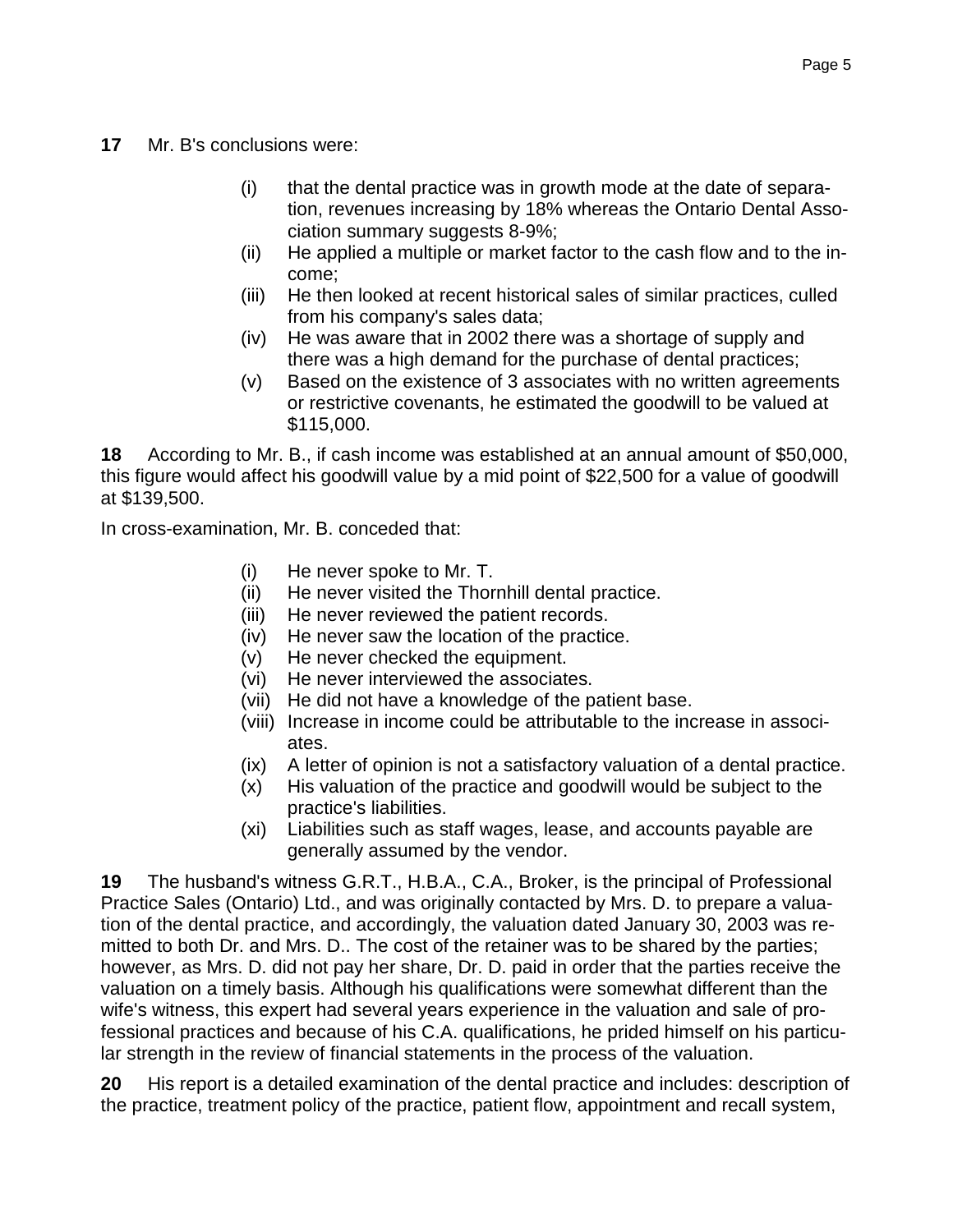**21** Mr. T. personally attended the practice and interviewed Dr. D. and his staff, reviewed the patient charts and conducted a patient chart count by sampling 10% of the charts. He also compared the value of Dr. D.'s practice with 8 similar practices sold that had an ethnic composition in the same geographic vicinity.

**22** After the recognition of the uniqueness of Dr. D.'s practice, with its high Romanian clientele, payment to associates of a 10% increased fees, and location, the husband's valuator applied a 19% capitalization rate on the after tax net cash flow, rather than the standard 15% recommended by T.B.

**23** Accordingly, the husband's expert valued the dental practice on valuation date as follows:

1. Equipment - \$85,000

demographics.

- 2. Leaseholds \$50,000
- 3. Supplies \$12,000
	- 4. Goodwill \$65,000 ----------------------
- 5. Total \$212,000

The key differences between the 2 experts were the following:

- 1. The B. report was a 2-page letter of opinion whereas the T. report was a detailed analysis of some 23 pages, excluding the appendices.
- 2. T. attended the practice, interviewed the dentist, and staff, did a review of 10% of the charts, whereas, B. did not.
- 3. T. saw no evidence of underreporting cash as in his review of 10% of the charts he traced the patient record for 12 months, and found nothing unusual about the payments of the patients; whereas B.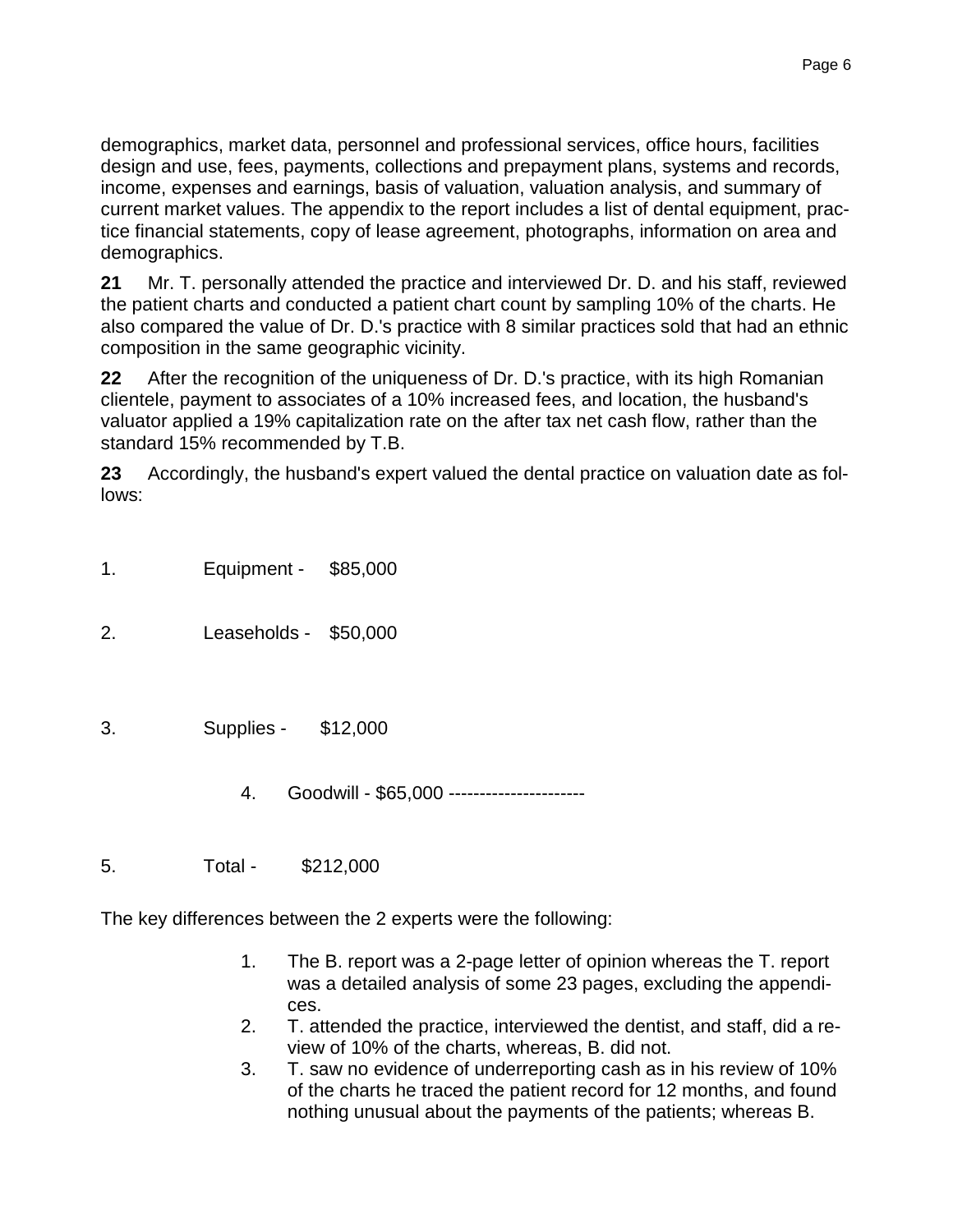simply provided an analysis on examination, of the effect of a notional underreporting of \$50,000 cash annually on his opinion of value.

- 4. T. discussed the recall patient base of the practice as well as the billings per patient and their impact on the capitalization rate, whereas B. made no similar analysis or comment.
- 5. T.'s analysis included the financial information of the management company "D&N", whose financial statements he combined in the valuation of the practice, thus eliminating the necessity of separately valuing the management company. B. presumably accepted this approach, as he made no comment about the need to separately value the management company.
- **24** T. replied to B's letter of opinion, as follows:

"From our experience valuing dental practices in the greater Toronto area and the above factors, a simple overview may well lead us to the same conclusion whereby the value could well range from 64 to 72% of gross. This would be well within the general guidelines where practices are sold, but an in-depth review would highlight other very key components which would limit the attractiveness of this practice when establishing the fair market value such as:

- 1. There is a very high Romanian component in the patient base, up to 60%, whereby the practice would only be of interest to Romanian speaking dentists who generally do not pay for Romanian speaking patients at the same price at which generic Canadian patients would be valued.
- 2. The patient base is limited to 510 recall patients. This is less than half of a full-time practice patient base. This is higher risk for the purchaser.
- 3. The billings per patient were very high, \$805 per patient, compared to most practices in the \$400-\$500 range, again high risk to the purchaser.
- 4. The associates are all paid 50% of the net billings whereas the vast majority of associates are paid 40%. This limits the net income but may be necessary to attract Eastern European speaking dentists to treat the patient base.
- 5. The practice is in an area that has a much higher than average number of dentists. There are 5 other dentists in the building with 2 on the main floor and the subject practice is on the 2nd floor with limited visibility.
- 6. The practice is not computerized which means that the purchaser would generally be computerized and this would be an additional cost to the purchase price of the practice ...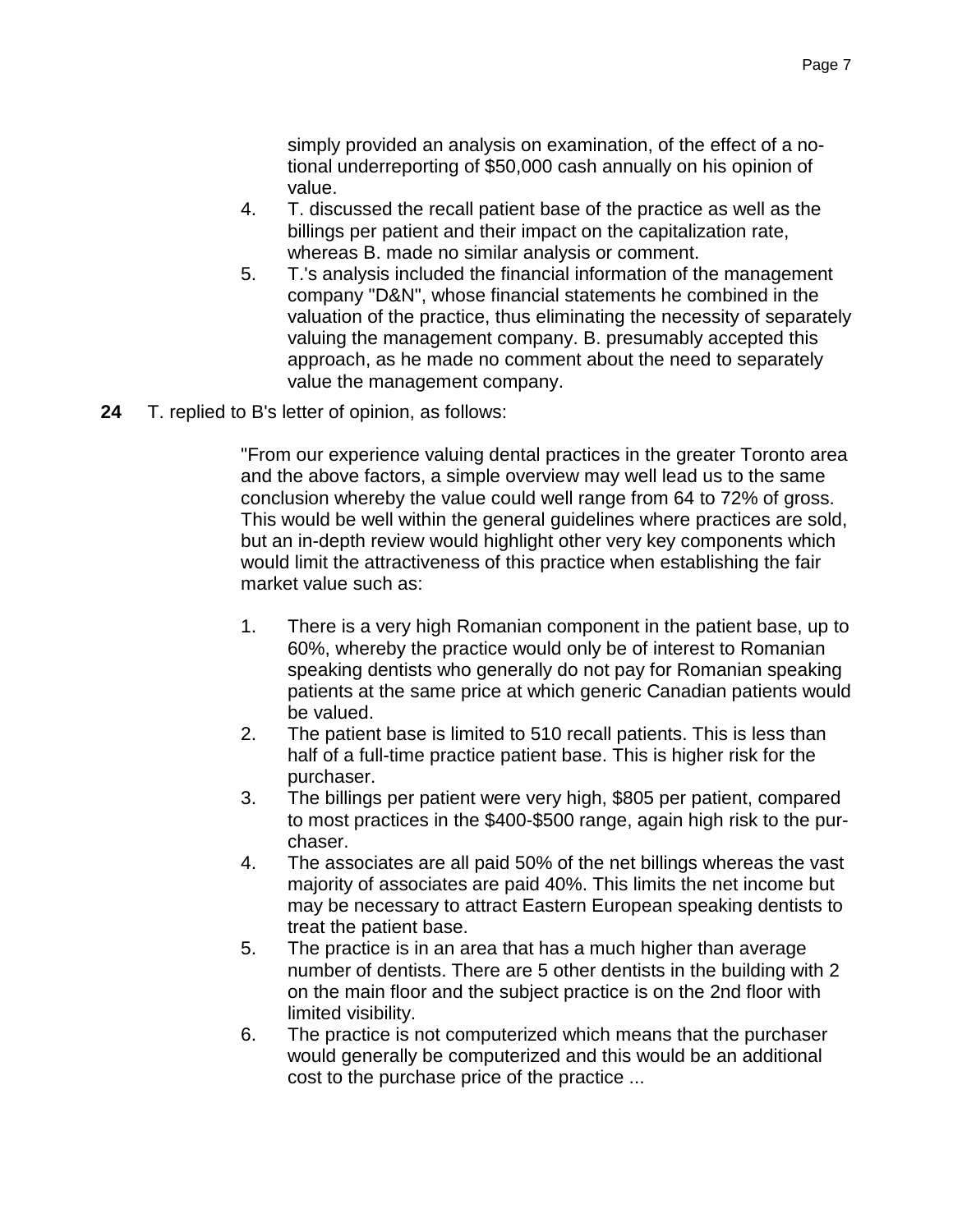In valuing a dental practice Professional Practice Sales [Ontario] Ltd. would start at a capitalization on the after-tax net cash flow of 15% over a 10-year period and modify up or down to impact the special circumstances of the subject practice. At 15%, a similar neutral Canadian patient base practice, with the same net cash flow, would have a value of about \$249,000 with each recall chart being worth \$199.36.

Because of the negative impact of the above items, we utilized the capitalization rate of 19% which gave us a good will value of \$65,000 with a chart value of \$127.77 each which for an ethnic practice is quite normal."

**25** Further, despite the evidence of 3 witnesses that they paid Dr. D. cash for services, there was no direct evidence that this cash income was not recorded and declared. Nor was there any direct evidence that payment to the associates of a premium of 50% of billings was for the purpose of reducing cash flow and value.

**26** In assessing the evidence of the two valuators I was concerned with the undisputed fact that Dr. D. sold his previous practice at Keele and Sheppard after 6 years of practice for \$365,000, with goodwill valued at \$215,000. The valuation date practice at Thornhill was operated for 4 years. Both practices used the same management style and office protocols. Both practices were made up of the husband's Romanian patient base. Since the application of the capitalization rate is a subjective decision, it must withstand the litmus test of commonsense and market comparison. It must also relate to the reality of the sale of a similar practice. No explanation was given as to why there was such a marked difference between the value of the goodwill of the Keele practice and the Thornhill practice. Even B. fails to explain why there is such a differential between the value of the Keele goodwill of \$215,000 and B's assessment of the Thornhill goodwill of \$130,000.

**27** Despite the fact that in its totality I preferred the evidence of T. to that of B. in its thoroughness and completeness, I must analyze the Keele goodwill in relation to the Thornhill goodwill, and it becomes clear that the selection of the capitalization rate is pivotal in establishing the value of goodwill. I conclude that Mr. T's choice of capitalization rate with respect to the goodwill was too high, whereas Mr. B's choice of 15% did not reflect the reality of the sale of a Romanian client based dental practice.

**28** Accordingly, I fix a midpoint value between the two at \$102,500 for the goodwill and a total value of the dental practice at \$249,500 at the date of separation.

Accounts Receivable:

**29** According to T., the valuation of the husband's practice did not include the calculation of the accounts receivable; however, Mr. T. testified that his notes reflected the existence of \$39,000 as the accounts receivable as at March 1, 2002. I prefer Mr. T.'s evidence in that regard rather than the husband's one-write system photocopies, which are deficient and incomplete. Further, the husband suggested that I discount this figure by 50%, as these monies were owed to the associates who generated approximately 50% of the dental practice's income. There is merit in the suggestion; however, there was minimal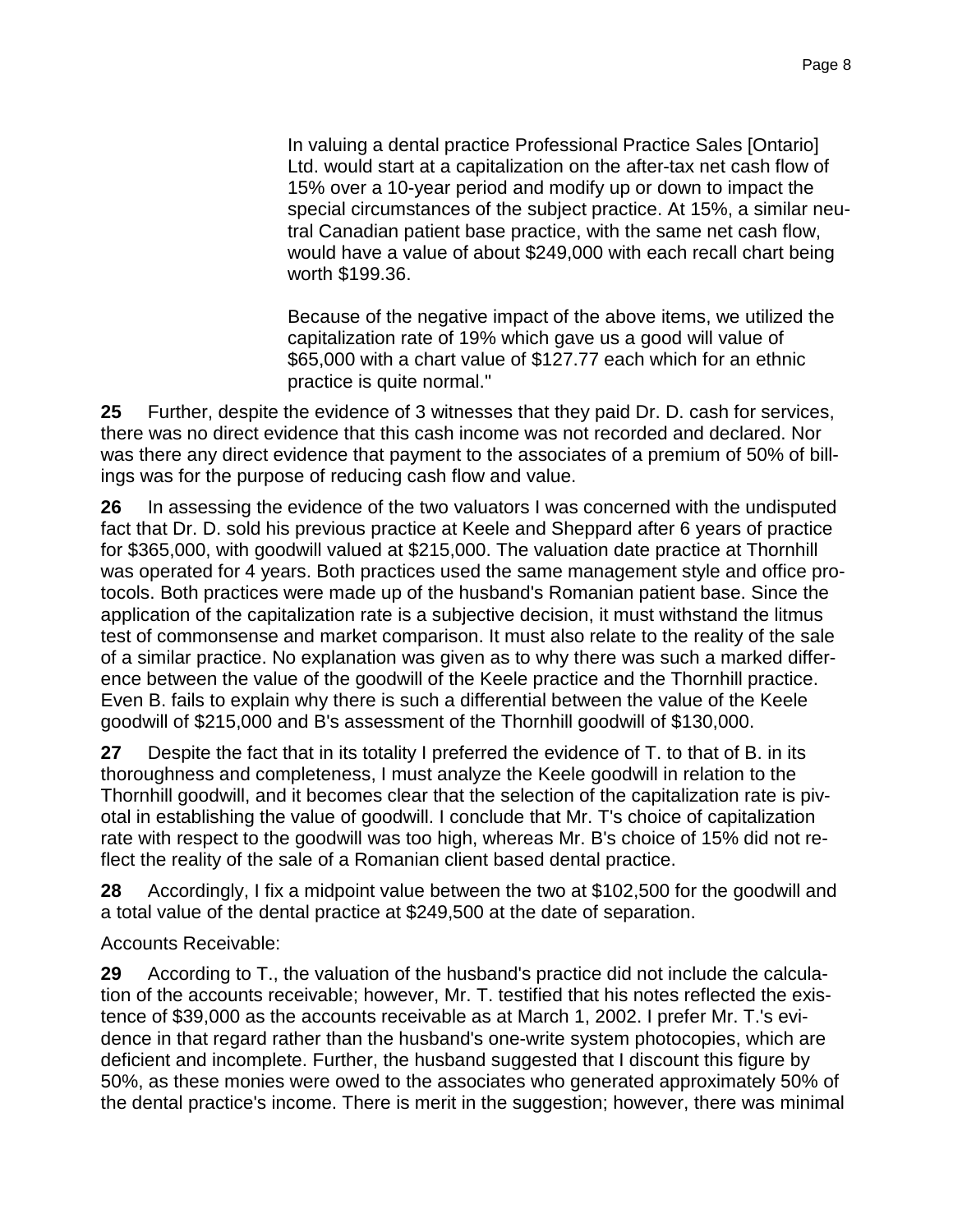evidence to that effect. A review of Mr. T.'s evidence is that in 2002 Dr. D.'s gross billings were: \$201,423 and the associates' gross billings were: \$190,204. Accordingly Dr. D. will receive a credit for 51.4% of the accounts receivable as an asset as at the date of separation, namely (\$39,000 x 51.4%) \$20,046.00

(ii) Dental Practice Liabilities:

**30** Of course, the husband claims that the liabilities of the practice ought to be deducted from the asset value. Although such a proposition seems sensible, the husband has produced minimal evidence of the existence and actual value of the debts as at the date of valuation. Mr. T's valuation refers, at page 13, to "the method of accounting and recording all disbursements is by use of check stubs."

**31** At exhibit 11, tabs 11 and 12, Dr. D. established the following liabilities via cheque stubs, receipts or bills, and as such the following will be included in the liabilities of the practice:

| 1. | Employee wages: (\$368.97, \$102.20,<br>\$574.40, \$738.12, \$117.36) |                          | \$1,901.05 |                       |
|----|-----------------------------------------------------------------------|--------------------------|------------|-----------------------|
| 2. | Associate payments: (\$4,871.75,<br>\$795.95, \$2,154.41, \$585.21)   |                          | \$8,407.32 |                       |
| 3. | Lab charges:                                                          | \$                       |            | 925.00                |
| 4. | Taxes: (\$3149.00) for 2 months:                                      |                          | \$         | 524.83                |
| 5. | Condominium charges:                                                  | \$                       |            | 659.66                |
| 6. | Other payables: (\$125.35, \$100.00,<br>\$124.98                      |                          |            | \$350.33<br>--------- |
|    | Total:                                                                | \$12,768.19<br>--------- |            |                       |

I was not able to locate the evidence to support the following expenses: government taxes (\$1,621.78), write-offs (\$2,063.88), utilities (\$652.34), vacation pay. Pursuant to s. 4(3) of the Family Law Act, and on a balance of probabilities, the husband bears the onus of proof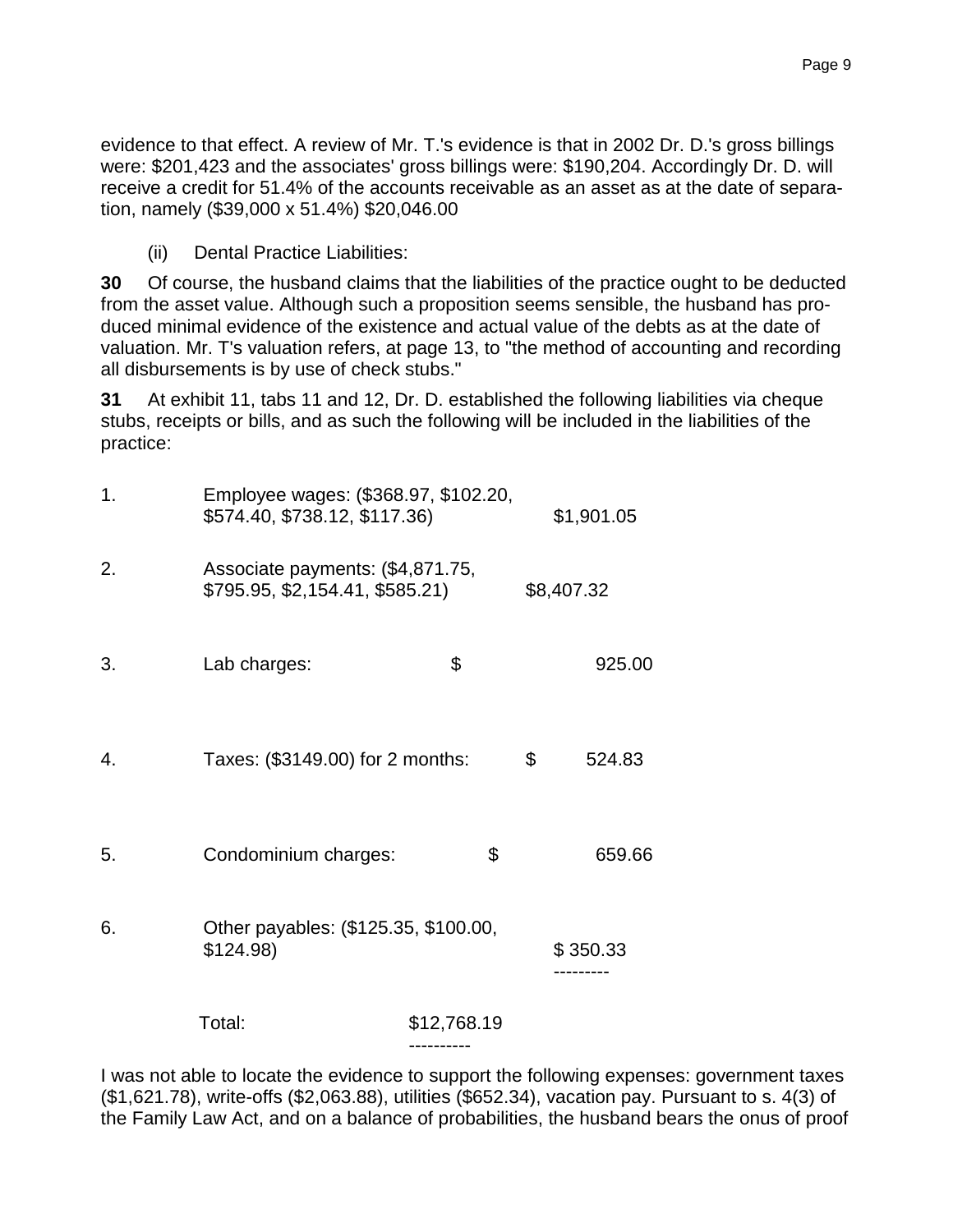to establish that such expenses exist. He did not discharge such onus. Accordingly, I have not included these expenses in his liabilities as at the date of separation.

## Equipment Lease

**32** Both the husband's and the wife's valuators confirmed that from the value of the dental practice, the vendor (Dr. D.) would be responsible for all outstanding liabilities, in particular the outstanding equipment lease. B's evidence was that in his experience the lease cost must be deducted from the value of the dental practice.

**33** A review of the lease, exhibit 21, identifies that on default, all rental installments and other amounts due and owing, as well as a 6% premium, called a "loss of bargain", are owed to the leasing company. Exhibit 11(10) confirms the term of the lease to be 7 years with an expiry date of August 31, 2005.

**34** Despite the husband's personal calculations of \$160,680.24 as owing to the leasing company, by applying the monthly lease cost for the balance of the term, such amount does not conform with Exhibit 22, a letter form the leasing company indicating the gross balance owing on the lease as at February 28, 2002 is the amount of \$142,903.32. I accept the evidence of the leasing company letter, to which 6% will be applied, in the amount of \$8,934.20, for a total lease liability, on valuation date of (\$142,903.32 + \$8,934.20) \$151,837.52

**35** Therefore the total liabilities of the practice proven by the husband are (\$12,768.19 + \$151,837.52) \$164,605.71.

Outstanding Asset Values

**36** There was much trial time spent on establishing the respective parties views of the values of various assets.

b. Contents of the Matrimonial Home:

**37** As the husband was abruptly removed from the matrimonial home, the majority of the contents remained with the wife and children. The wife alleges that there was an agreement that the contents were to be equally divided. The evidence discloses no such agreement. The husband received a portion of the contents, but certainly received no items of significance or worth. Also during the course of the separation and prior to the sale of the matrimonial home (13.5 months) the husband was dispossessed of the home and the wife sold some of the contents.

**38** The wife's Jenco valuation of the contents of her current apartment was dated January 5, 2004, and does not reflect valuation day values. Further, although the wife accepts the valuation of her contents, she does not accept the value of the Syrian cabinet in the amount of \$2,500.00, primarily because the husband's valuator, Empire Auctions, appraised it at \$10,000.00. The Empire Auctions valuation includes a disclaimer, in that the Syrian cabinet was not inspected or viewed by the husband's valuator. The wife alleges that the husband purchased the cabinet for \$2,000, whereas the husband alleges that he purchased it for \$3,000. As Jenco did not establish its credentials for valuing antiques, Jenco's valuation appears somewhat low. The Empire Auction valuation, without the benefit of a personal examination and without any comparables, appears excessive. The value of the Syrian cabinet is fixed at \$4,000.00 and shall be included in the husband's net family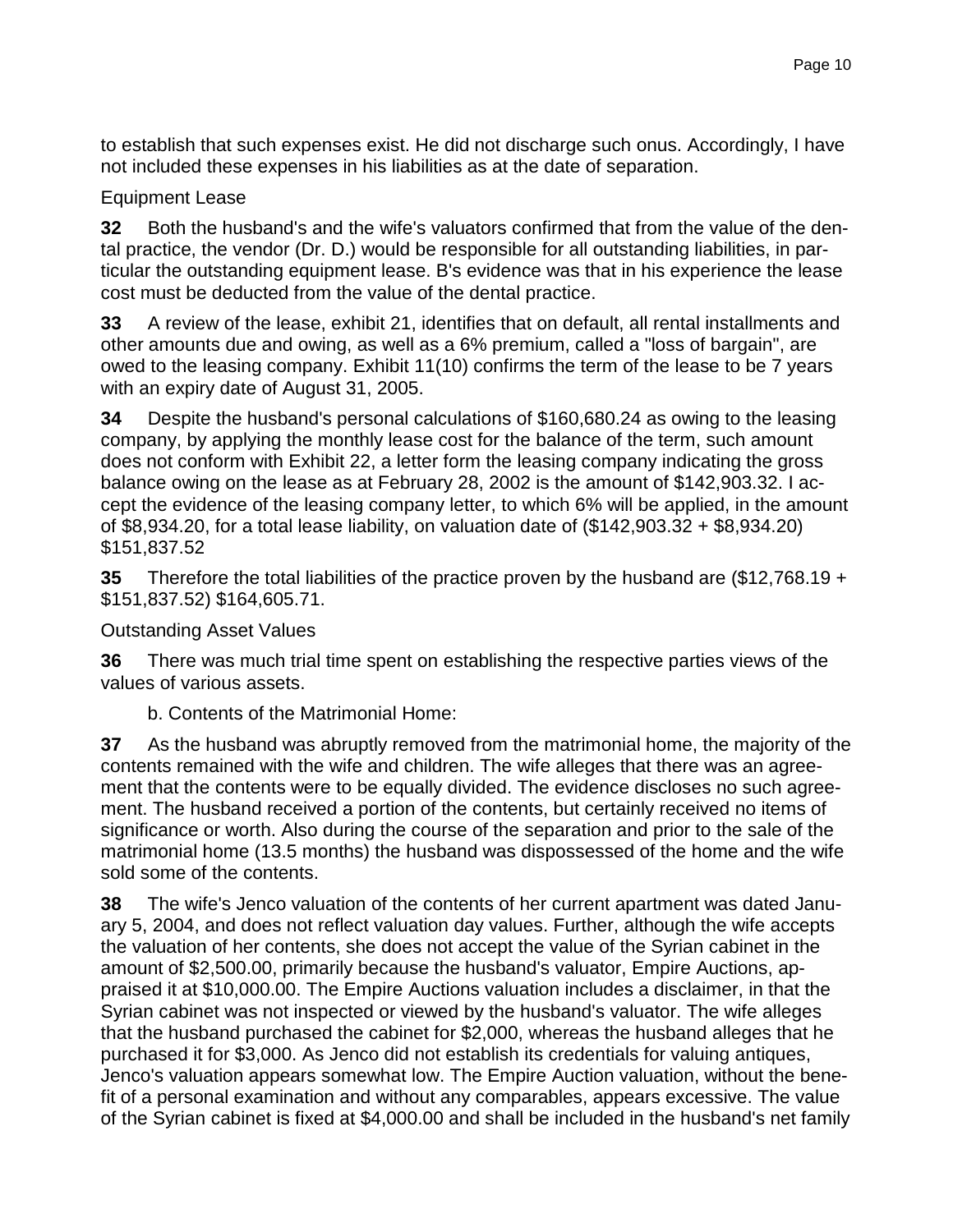property and deducted from the value of the wife's contents. The onus to prove that the Syrian cabinet was gifted to him was on the husband. He did not discharge that onus.

**39** The evidence confirms that the husband bought the Syrian cabinet and it is to be returned to the husband in the condition it was at the date of separation. Any damage to the item should be repaired at the wife's expense.

**40** The evidence also confirms that the husband was gifted certain paintings by his friend, Scott McDermid. The McDermid paintings are included in the Jenco valuation, in an unknown amount. The gifted McDermid art is to be returned to the husband, included in his net family property statement and exempted as gifts (2 large paintings - Escalator and Toaster/Horse and 2 small paintings). Mr. McDermid indicated that he earned \$1,000 per annum from the sale of his art and that there has not been a market for his art for 7-10 years, such that he primarily sells to his friends. On cross-examination Mr. McDermid was comfortable with valuing the art at \$2,200. Accordingly the sum of \$2,200 shall be deducted from the value I will set for the art. This value for the art shall be included in the husband's net family property and exempted in the same amount as gifts.

**41** The evidence suggests that the contents, prior to the sale of certain items, and at the date of separation had a greater worth than the Jenco valuation. The husband's evidence was that he received only 10% of the contents, whereas the wife indicated that he received 50% of the contents. Upon a review of the evidence, I prefer the evidence of the husband on this point. With respect to the value of the contents, without a specific valuation, the husband estimates the value of the matrimonial home contents to be \$20,000 of which he received 10% or \$2,000.00. Accordingly, the wife retained contents valued at \$18,000 from which will be deducted the art above and the Syrian cabinet in the total amount of \$6,200.00. The value of the wife's contents is fixed at \$11,800 and the husband's contents are fixed at \$8,200 of which \$2,200 to be excluded as gifts.

c. Jewellery

**42** Neither party provided valuation of their respective jewellery. The wife alleges that the jewellery was divided between the parties to their mutual satisfaction. The husband denies such allegation. It is clear that the parties accumulated significant jewellery during the marriage. It is not clear from the evidence, which, if any, of the jewellery was gifted to either of them from third parties, although it would appear that the wife retained the larger portion and clearly the majority of the jewellery. Exhibits 13 and 14, a series of glossy photos, represented a portion of the jewellery, the majority of which was retained by the wife, ostensibly for the benefit of her daughter and/or identified as gifts from the wife's mother. Interestingly, although the wife's mother attended much of the trial she was not called as a witness to identify the items that were gifted to the wife. The only extrinsic evidence of value is a bill from Empire Auctions contained in Exhibits 13 and 14 evidencing the wife's purchase of emerald and diamond earrings in the amount of \$1,075.25, 2 months prior to separation. Further, the wife conceded that several items of jewellery, not included in the extensive photographs, were left with Voyage Jewellery as follows:

- 1. 2 diamond rings, to be cut down because they were too large;
- 2. 1 emerald ring to be reset for daughter;
- 3. 2 small diamonds gifted by mother;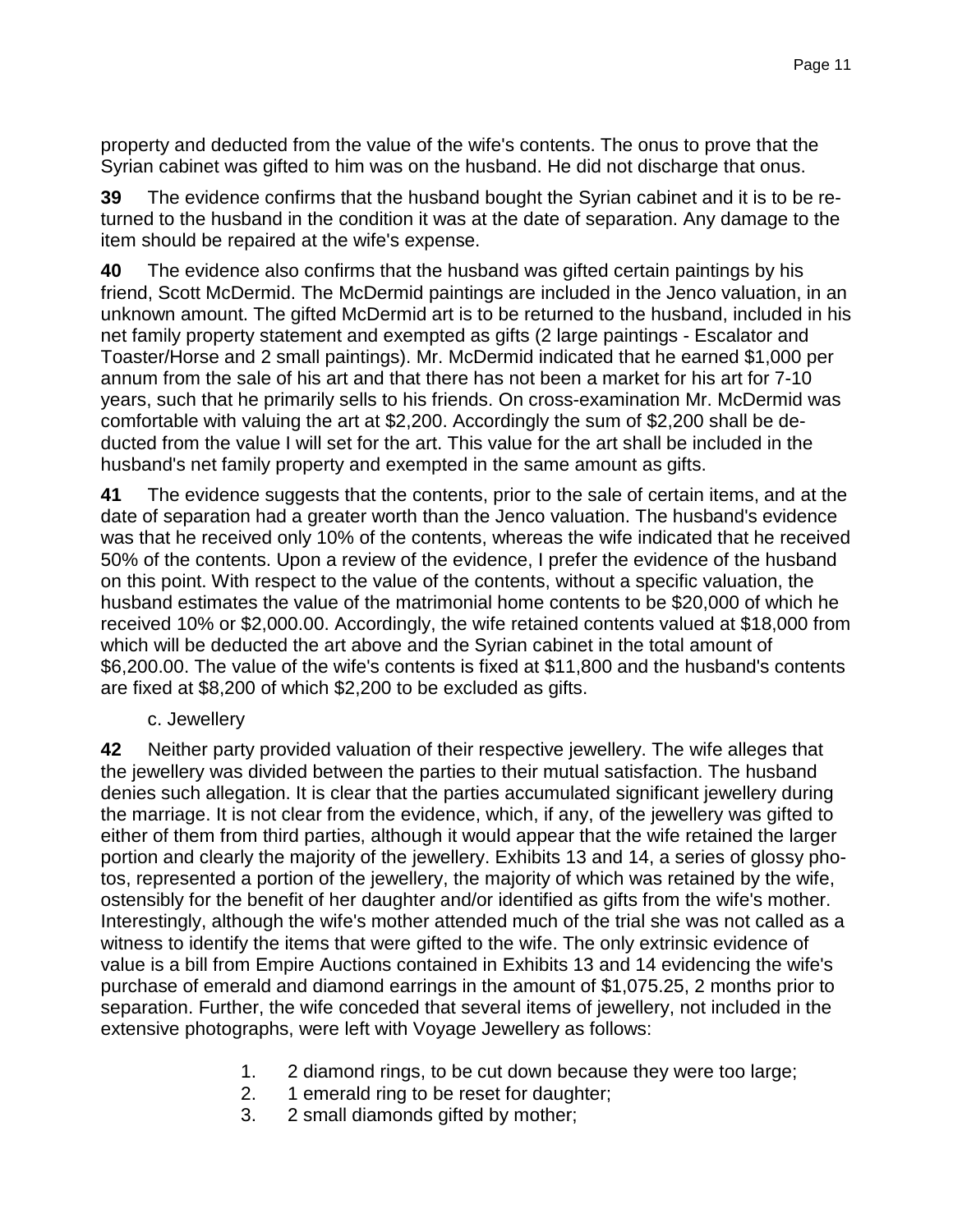# 4. 2 gold chains.

The wife further provided an incredible story that, in advance of trial she went to the trouble to reset some jewellery, rather than have it valued. Further, she alleges these items were stolen one week before trial, and she still awaits their replacement. She did not produce the police report. She did not produce the insured value of the jewellery.

**43** In her financial statement, dated July 22, 2003, the wife identified the value of the jewellery at \$7,000, although she indicated that all was gifted to her. Subsequently, in Exhibit 8, she valued her jewellery at \$3,000. with no exclusion of same as gifted.

**44** The husband suggests, without a proper valuation, that the jewellery in the wife's possession was worth between \$20,000 and \$25,000. Upon a review of the pictures of more than 100 items of jewellery, at least 20 of the items appear to be significant in size and value. Further, it would appear that the husband has retained only a small portion of the jewellery.

**45** I conclude that the wife deliberately did not provide a valuation of her jewellery, although she easily could have, the implication being that the value of all the items would have exceeded her valuation of \$7,000.

**46** The onus to provide the valuation lies on the possessor of the item. The majority of the items were in the possession of the wife. The wife had a positive obligation to prove the values and the gifting. She has done neither. On this point, I prefer the evidence of the husband and fix the value of the jewellery in the wife's possession at \$18,000.00 and those in the husband's possession at \$2,000.00.

d. Romanian Apartment:

**47** It is the wife's position that in 1992, the parties purchased a Romanian apartment. Since the option to purchase came as a result of the husband's mother's tenancy, legal title was put in her name. The purpose of the purchase was to provide the D. family with a place to stay during their visits to Romania. Beneficial ownership vested in the husband because, in the same year, the husband's mother bequeathed the unit to the husband. The will expressly states that the apartment shall be the property of the husband. The wife's evidence was that similar units have sold in Romania for 25,000 euro at \$1.62 Canadian and that its value at the date of separation was \$40,000.00 Canadian.

**48** The husband's evidence was that the apartment in Romania was purchased by his mother from the Romanian government and that all funds for the purchase of the apartment [approximately \$300 US] came from his mother and not from family income.

**49** On this point, I prefer the evidence of the wife. I find that the husband has a contingent and beneficial interest in the Romanian apartment and it is to be reflected in his net family property in the amount of \$40,000.00.

e. Dental Licence:

**50** For 5 years after the husband arrived in Canada the husband expended time, energy and money to obtain his accreditation to practice dentistry in Canada. While he was doing so, he was employed intermittently on a part-time or full-time basis, while the wife was employed full-time. The parties agree that the cost of obtaining the licence was \$40,000.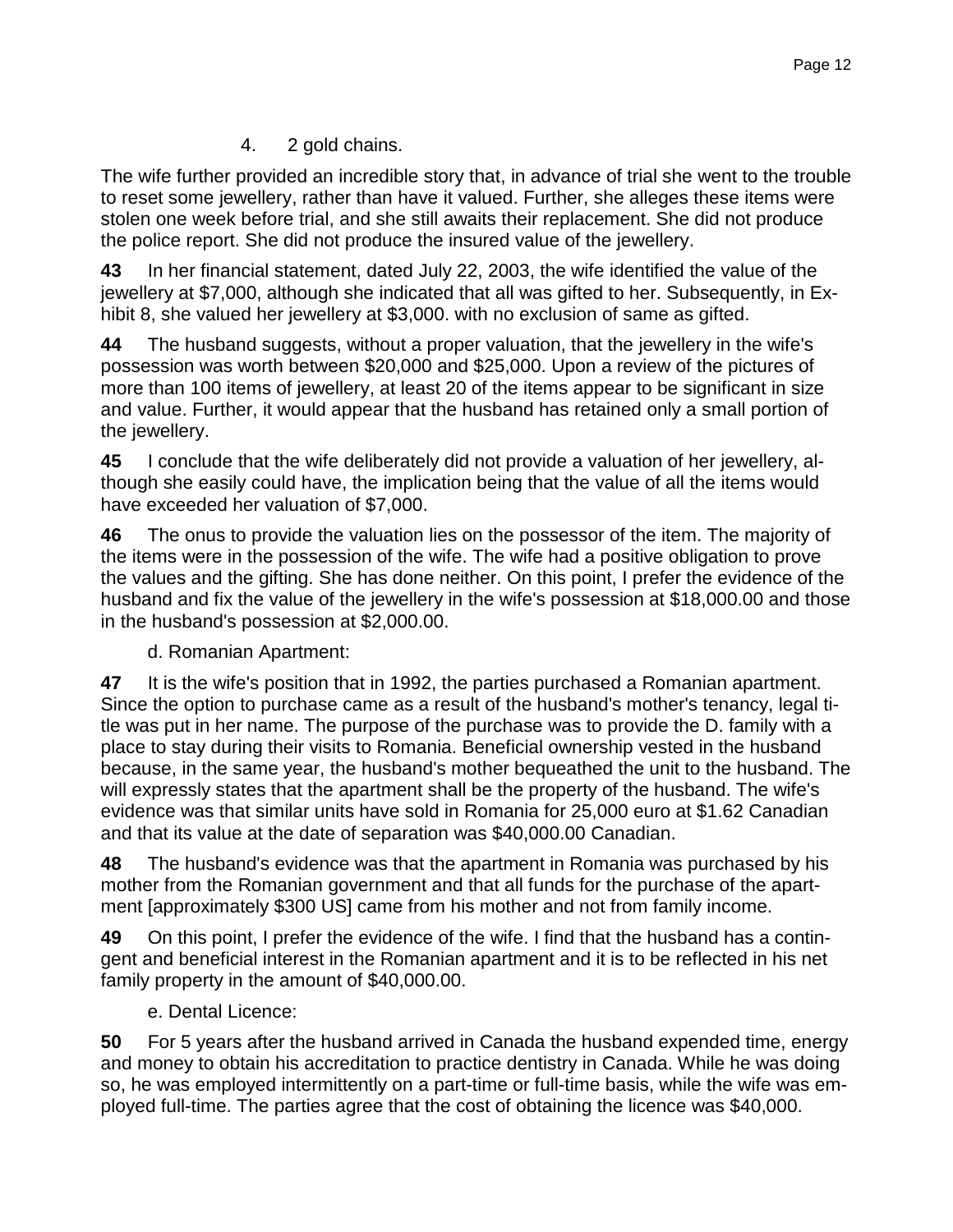**51** No reference was made to compensatory support in the wife's opening statement, and the wife's counsel originally relied on the trial decision of Madam Justice Van Camp, Caratun v. Caratun, 10 O.R. (3d) 385, wherein Justice Van Camp found that the husband's dental practice was "property" pursuant to s. 4(1) of the Family Law Act. The Court of Appeal found otherwise. See Caratun v. Caratun, 10 O.R. (3d) 385.

**52** Accordingly, the dental licence not being an asset for valuation pursuant s. 4(1) of the Family Law Act, it shall not be included in the husband's net family property.

f. Air Miles:

**53** As with other assets, much time was spent on a minor issue, yet inadequate evidence was adduced by either party on this point. Dr. D. testified that he obtained his CIBC Aerogold credit card in January 2002 and that during the two months that he utilized his card, and by the end of February, 2002 he had earned 5416 aeroplan miles. Although the 2 statements at Exhibit 11(13) reflect the totals of the earned aeroplan miles, nowhere in the document is there a calculation of the market value of such aeroplan miles. The best evidence available is Dr. D.'s estimation in the amount of \$80.00, as he stated that it would take the acquisition of 70,000 air miles to obtain an airplane ticket to Romania. I accept his valuation as the best evidence of value.

g. D. Family Trust:

**54** The husband admits to the creation of the D. Family Trust with a declaration of trust dated September 22, 1997. According to the husband's accountant, at Exhibit 12(5) the sum of \$81,837 was used to satisfy this trust. These funds represented the net operating gain for the year ending January 31, 1997 for D&N Management Services Corp. (management company owned by Dr, D. for the dental practice). However, no trust bank accounts have been produced. No tax filings for the trust have been produced. The husband's accountant knew nothing of the family trust. The only documents relative to the trust produced by the husband were 2 letters dated June 21, 1999 confirming a resolution rescinding a \$50,000.00 dividend for the trust.

**55** Dr. D.'s evidence was that he could not take advantage of the trust since D&N Management did not generate enough income from 1997 to 2002 to put money into this investment income. There is some support for this position from the husband's accountant, summarized D&N's income results as follows:

- 1. January 31, 2000 -- loss [\$5,474.39]
- 2. January 31, 2001 -- loss [\$3,663.65]
- 3. January 31, 2002 -- loss [\$27,813]

Accordingly, I find that the family trust had no value at the date of separation.

# h. Condominium:

**56** The Thornhill condominium, out of which the husband operates the dental practice, was purchased in 1997 for \$151,110. Some leasehold improvements were effected, and according to the husband's financial statements, the condominium has a book value as at the date of separation of \$154,885.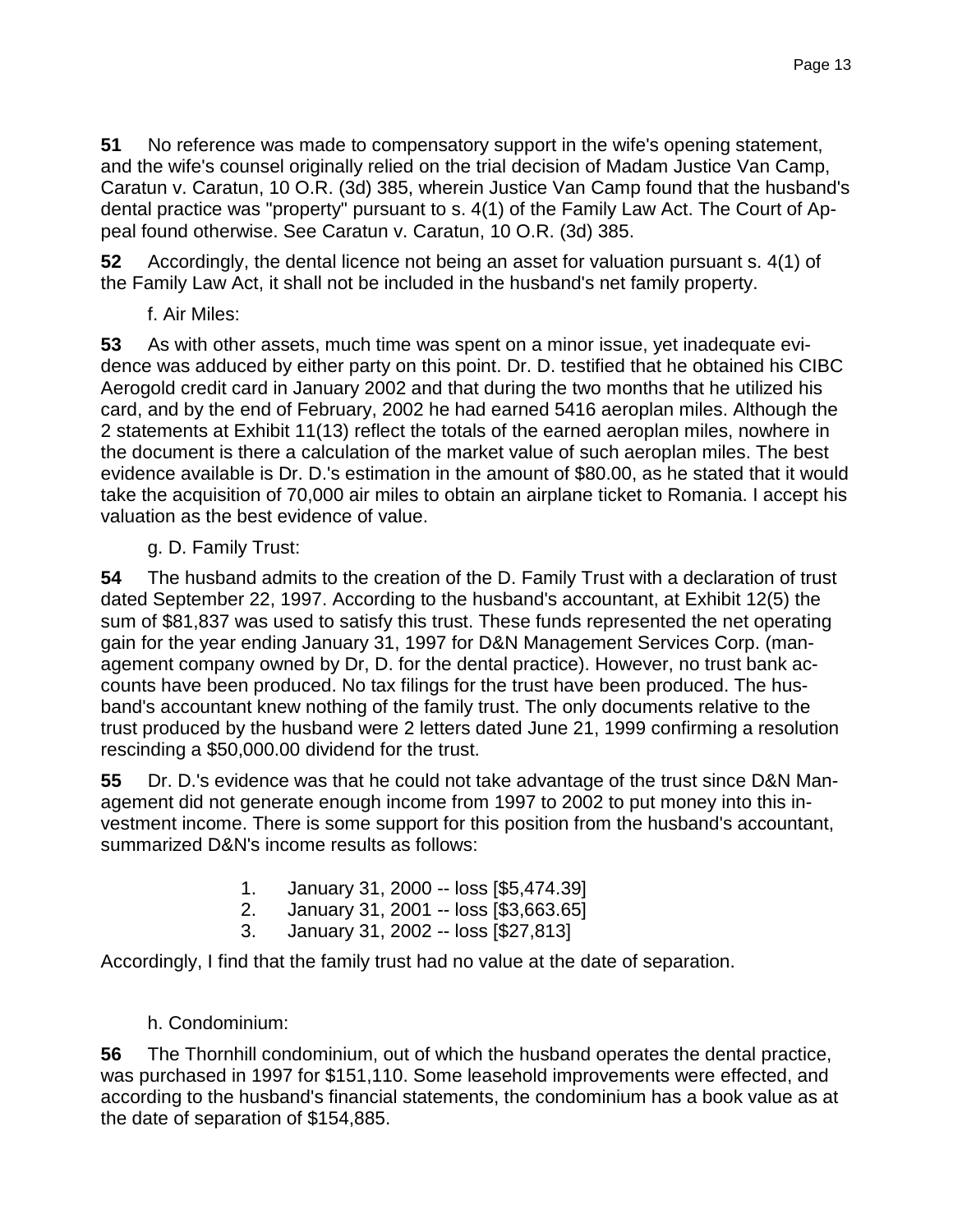**57** A valuation was obtained for the condominium by a real estate appraiser who provided a market value, with comparables at \$112,000.

**58** In this case, market value prevails over book value. The value of the condominium is accepted at \$112,000.00.

i. Life Insurance:

**59** In the wife's first two financial statements she included two policies of insurance with a face value of \$100,000. On her July 23, 2003 financial statement, contained in the trial record, she declared a cash surrender value of the London Life policy in the amount of \$3,000. The wife's current net family property statement does not include any value amount for her life insurance. Certainly, no evidence was led by the wife with respect to the market value of the life insurance. However, the husband's concluding net family property statement values the husband's and the wife's cash surrender values of their insurances at \$1,000.00 each and I accept such statement as an admission of value.

j. Debts and Liabilities of the Parties:

**60** I have already discussed the debts and liabilities of the dental practice above. What remains is a discussion of the balance of the debts and liabilities of the parties. Although the parties agreed to the quantum of certain debts, what follows is the discussion of the debts and liabilities over which there is a dispute.

### Income Taxes

**61** The calculation of the taxes owing by the husband as at the date of separation are complicated by the fact that the practice fiscal year end was January 31, whereas the income tax reporting period is governed by the calendar year. According to the evidence of the husband's accountant, S. Soliman, for the taxation year ending in December 31, 2001, (2001 taxes) the husband's financial statements for the year ending January 31, 2001 would be applicable. To calculate the taxes that are due and owing as at the date of separation, S. Soliman included the following:

- (i) fiscal year February 1, 2000 January, 31, 2001 \$16,414.70
- (ii) fiscal year February 1, 2001 January 31, 2002 \$19,829.92
- (iii) 1 month February, 2002 1/12th of \$19,829.92 \$1,652.50

S. Soliman calculated that the total taxes owing at the date of separation was \$37,897.12.

**62** The wife's counsel suggested that the amount owing for taxes was that reflected in the notice of reassessment for the taxation year 2000, in the amount of \$14,229.19.

**63** I accept the evidence of S. Soliman and find that the taxes owing as at the date of separation by the husband were \$37,897.12. The wife's taxes owed at the date of separation were accepted at \$3,714.98.

# Credit Card Balances

**64** Although the husband alleges that the credit card balances are not in dispute, his net family property statement states that the wife's credit card balances as at the date of sepa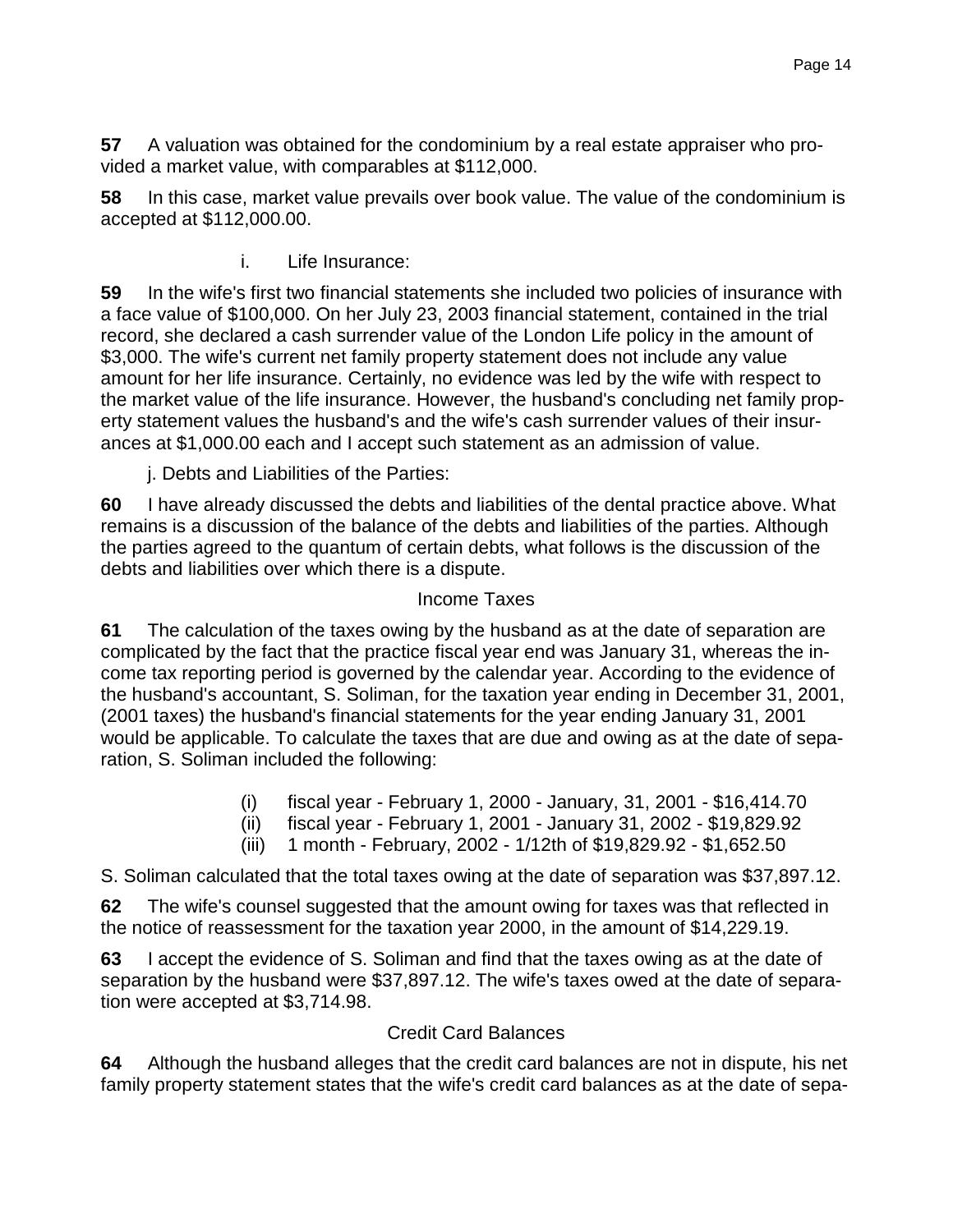ration were \$2,230.00, whereas the wife's credit card statements confirm that the wife's credit card balances were \$7,285.82.

There being no evidentiary justification for the husband's figures, I accept that the credit card balances for both parties as follows:

1. Husband - \$7,566.21

2. Wife - \$7,285.82

# RRSP Disposition Costs

**65** The parties are not in agreement with respect to the notional disposition costs of the husband's RRSPs. The wife has applied 24% disposition tax cost whereas the husband has applied 30%. Given the husband's and wife's income tax bracket, I find the 30% disposition costs to be more appropriate. Accordingly, \$10,500 shall be deducted form the value of the husband's RRSPs and \$4,134.90 from the wife's RRSPs.

### CIBC Line of Credit:

**66** Although the line of credit was a joint debt, the wife has admitted that she has made no payments on this debt since March 26, 2002. The husband, subsequent to the separation, assumed sole responsibility for this line of credit and transferred it to his name only. Accordingly, the full line of credit balance as at the date of separation will be reflected in the husband's net family property statement in the amount of \$18,698.08.

### Royal Bank Condominium Mortgage

**67** The Royal Bank mortgage is registered against the condominium from which the husband operates his Thornhill dental practice. The parties are in agreement with respect to the balance due on this mortgage as at the date of the separation, however, the husband is claiming the full amount of the debt on his net family property statement. The wife has never paid this debt and it has always been the husband's responsibility. As he has the obligation to declare the condominium in his net family property statement, he is entitled to include in his net family property statement the mortgage in the full amount of \$90,891.66.

# k. Exclusions:

**68** The husband makes several claims for exclusions from his net family property statement. He alleges that he had lent to his sister, also a doctor, money to purchase a house in Bucharest prior to meeting the applicant. He had also forgone an inheritance from his father so that money could be provided to his sister for the same purpose. The sister reimbursed the husband during the course of the marriage in the amount of \$25,000 with a release provided by Dr. D. to his sister.

**69** The husband's sister also provided to the husband a cheque in the amount of \$3,000 dated July 23, 2001 which was provided as a present to him for the purchase of the Cale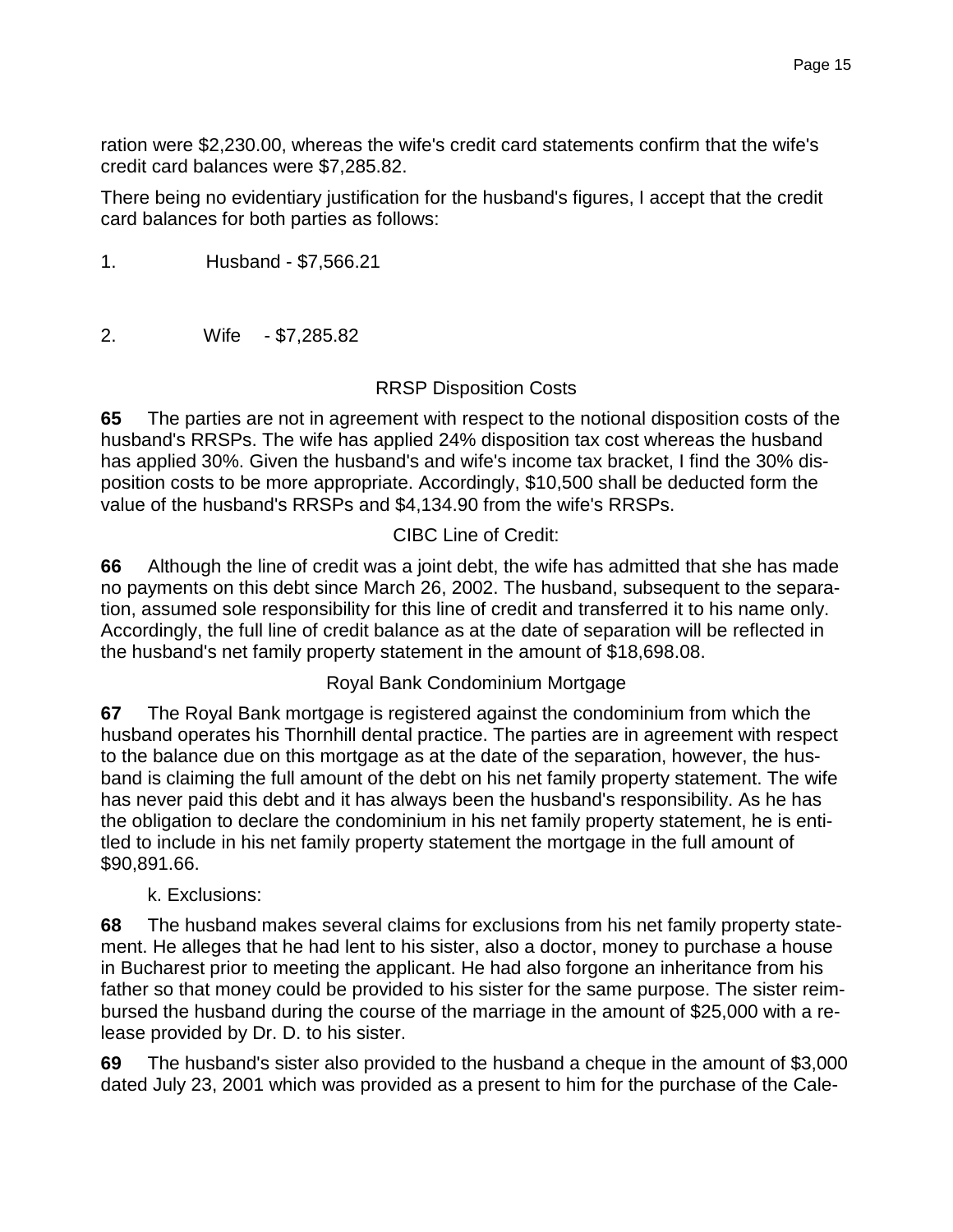don land. He indicated that there was a verbal agreement between the parties that this money would be returned to him with interest if the parties separated.

**70** Lastly, the husband gave evidence that he received the Syrian cabinet as a gift from his sister and that it was worth a \$10,000 on valuation date according to the appraisal of this asset. I have already ruled on its value and its ownership in previous subparagraphs.

**71** Of note is the fact that although the husband's sister is a resident of Ontario, she was not called as a witness. No payments were produced to demonstrate the existence of the loan. It was only after the separation in 2002 that the husband disclosed its existence. The wife alleges that this is just another example of the husband's creativity to manufacture deductions and exclusions and cloud the fact that the monies were indeed flowing between him and others, in a non-arm's-length manner, so that the wife would be unaware of his financial dealings and thus be financially disadvantaged.

**72** However, the husband further alleges that he deposited both the loan monies and the gifted monies into the purchase of the Caledon property that was jointly owned. Pursuant to s. 14 of the Family Law Act, there is a legal presumption that "property held in the name of the spouses as joint tenants is proof, in the absence of evidence to the contrary, that the spouses are intended to own the property as joint tenants." The husband has failed to rebut the presumption.

**73** Also, pursuant to section s. 4(3) of the Family Law Act, and on a balance of probabilities the husband has not discharged the onus imposed on him to prove the exclusions.

Net Equalization Payment:

**74** Having made findings of value above, I have recalculated the net equalization payment as follows:

#### NET FAMILY PROPERTY STATEMENT

| <b>ITFM</b> | <b>HUSBAND</b> | <b>WIFE</b> |
|-------------|----------------|-------------|
|             |                |             |

#### 1. Assets

| Caledon property                   | \$169,500.00 | \$169,500.00 |
|------------------------------------|--------------|--------------|
| <b>CIBC Investments (RRSPs)</b>    | \$0.00       | \$13,783.00  |
| <b>CIBC Chequing Account</b>       | \$500.00     | \$500.00     |
| <b>TD Chequing Account</b>         | \$0.00       | \$292.30     |
| <b>Royal Bank Chequing Account</b> | \$0.00       | \$22.00      |
| Antique Syrian cabinet             | \$4,000.00   | \$0.00       |
| <b>RRSP</b>                        | \$35,000.00  | \$0.00       |
| Condominium                        | \$112,500.00 | \$0.00       |
| 1997 Toyota Forerunner             | \$20,000.00  | \$0.00       |
| <b>CIBC Chequing Account</b>       | \$5,000.00   | \$0.00       |
| <b>Dental Practice</b>             | \$249,500.00 | \$0.00       |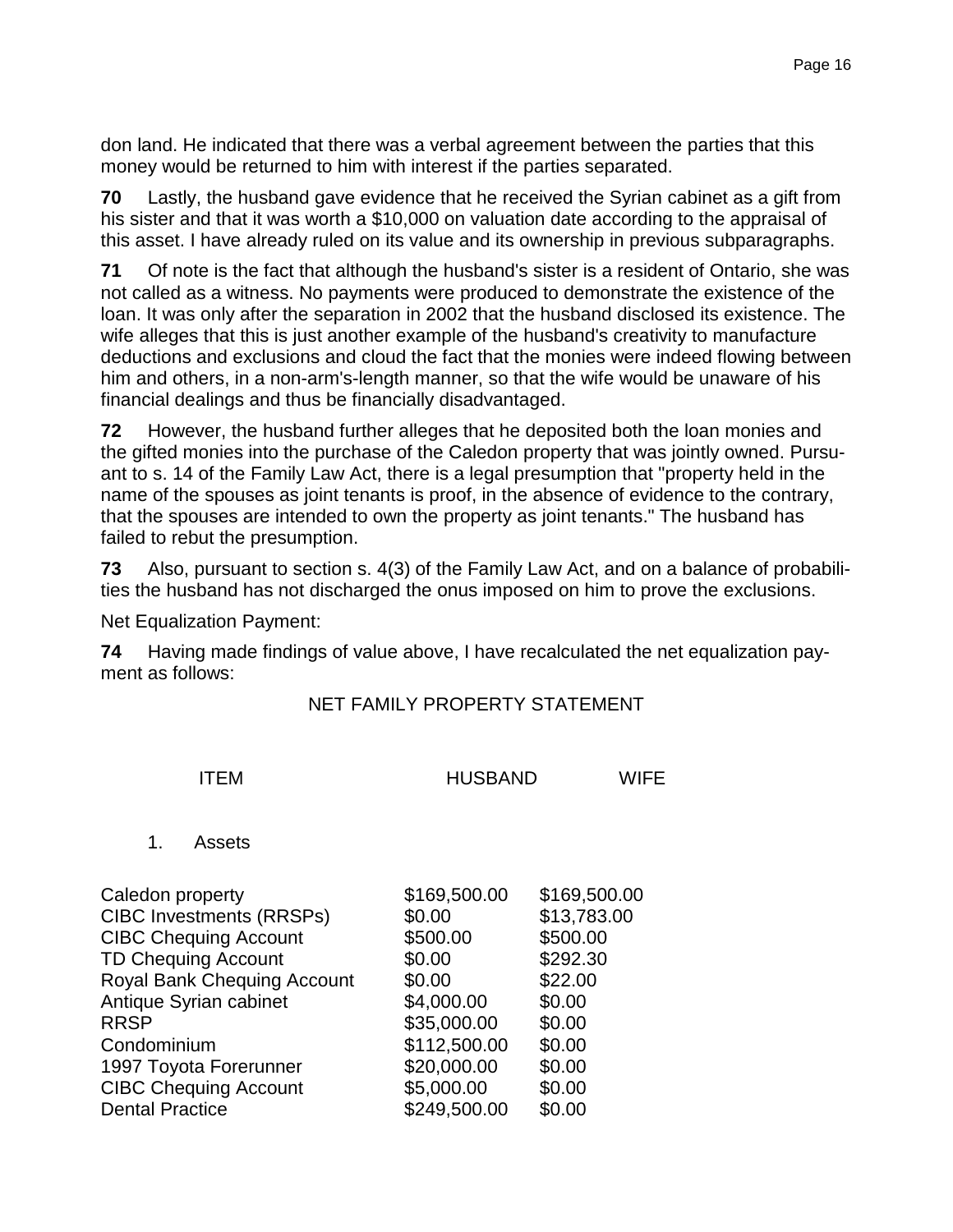| <b>Diamond Shares</b><br><b>Household Contents</b><br><b>Accounts Receivables</b><br><b>Air Miles</b><br>London Life Whole Life Policy<br>Apartment in Romania<br><b>Jewellery</b><br>D&N Management Services Corp.<br><b>Dental License</b><br>D. Family Trust |          | \$0.00<br>\$8,200.00<br>\$20,046.00<br>\$80.00<br>\$1,000.00<br>\$40,000.00<br>\$2,000.00<br>\$0.00<br>\$0.00<br>\$0.00 | \$79.00<br>\$11,500.00<br>\$0.00<br>\$0.00<br>\$1,000.00<br>\$0.00<br>\$18,000.00<br>\$0.00<br>\$0.00<br>\$0.00 |  |  |  |
|-----------------------------------------------------------------------------------------------------------------------------------------------------------------------------------------------------------------------------------------------------------------|----------|-------------------------------------------------------------------------------------------------------------------------|-----------------------------------------------------------------------------------------------------------------|--|--|--|
|                                                                                                                                                                                                                                                                 | TOTAL 1. | \$667,326.00                                                                                                            | \$214,676.30                                                                                                    |  |  |  |
| 2.<br><b>Debts and Liabilities</b>                                                                                                                                                                                                                              |          |                                                                                                                         |                                                                                                                 |  |  |  |
| <b>Dental Practice liabilities</b><br>(A/P and lease)<br><b>Bank of Montreal Line of Credit</b><br>(Caledon)<br><b>CCRA</b><br><b>Credit Cards</b><br><b>CIBC Personal Line of Credit</b><br>Royal Bank Mortgage (Condominium)<br><b>CIBC Overdraft</b>         |          | \$164,605.71<br>\$27,843.52<br>\$37,897.12<br>\$7,566.21<br>\$18,698.08<br>\$90,891.66<br>\$742.13                      | \$27,843.52<br>\$3,714.98<br>\$7,285.82<br>\$0.00<br>\$0.00<br>\$742.13                                         |  |  |  |
| <b>CIBC Line of Credit</b><br>(Dental Practice)<br><b>RRSP</b> disposition costs                                                                                                                                                                                |          | \$51,281.00<br>\$10,500.00                                                                                              | \$0.00<br>\$4,134.90                                                                                            |  |  |  |
|                                                                                                                                                                                                                                                                 |          | TOTAL 2. \$410,025.43                                                                                                   | \$43,721.35                                                                                                     |  |  |  |
| 3.<br><b>Property Owned at Marriage</b>                                                                                                                                                                                                                         |          |                                                                                                                         |                                                                                                                 |  |  |  |
|                                                                                                                                                                                                                                                                 | TOTAL 3. | \$0.00                                                                                                                  | \$0.00                                                                                                          |  |  |  |

4. Excluded Property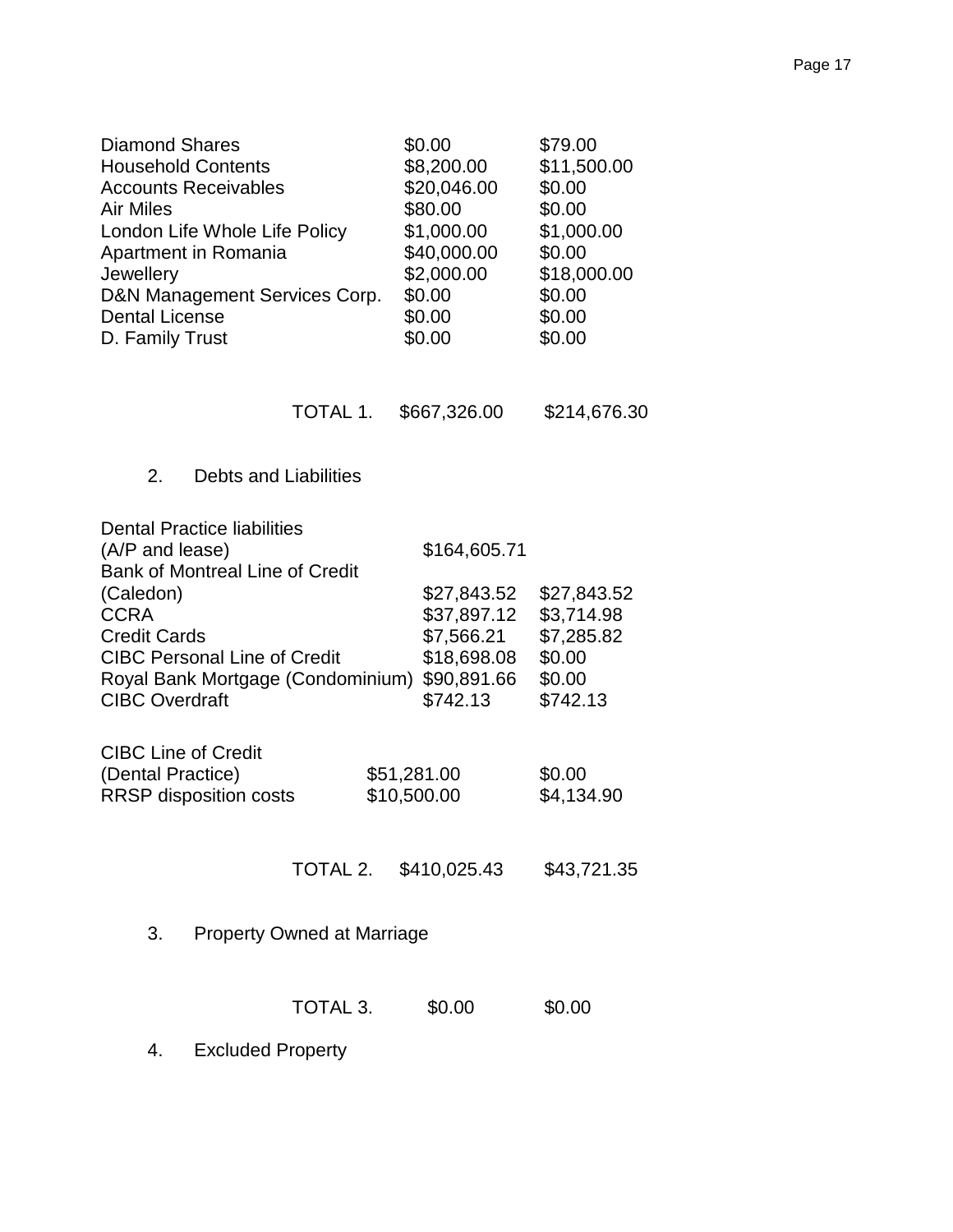# Art \$2,200.00

### TOTAL 4. \$2,200.00 \$0.00

5. Net Family Property (Total 1 minus Totals 2, 3 and 4) \$255,100.57 \$170,954.95

6. Equalization Payment Husband pays to Wife \$42,072.81

Powered by DIVORCEmate Software Inc. (c) 2002

Unequal Division of Net Family Property:

**75** Pursuant to section 5(6) of the Family Law Act, the wife seeks an unequal division of the parties' net family property. The section reads as follows:

> "VARIATION OF SHARE - The court may award a spouse an amount that is more or less than half of the difference between the net family properties if the court is of the opinion that equalizing the net family properties would be unconscionable, having regard to,

- (a) a spouse's failure to disclose to the other spouse debts or other liabilities existing at the date of the marriage;
- (b) the fact that debts or other liabilities claimed in reduction of a spouses' net family property were incurred recklessly or in bad faith;
- (c) the part of a spouse's net family property that consists of gifts made by the other spouse;
- (d) a spouse's intentional or reckless depletion of his or her net family property;
- (e) the fact that the amount a spouse would otherwise receive under subsection (1), (2) or (3) is disproportionately large in relation to a period of cohabitation that is less than five years;
- (f) the fact that one spouse has incurred a disproportionately larger amount of debts or other liabilities than the other spouse for the support of the family;
- (g) a written agreement between the spouses that is not a domestic contract; or
- (h) any other circumstances relating to the acquisition, disposition, preservation, maintenance or improvement of property."
- **76** The evidence on which the wife relies is as follows: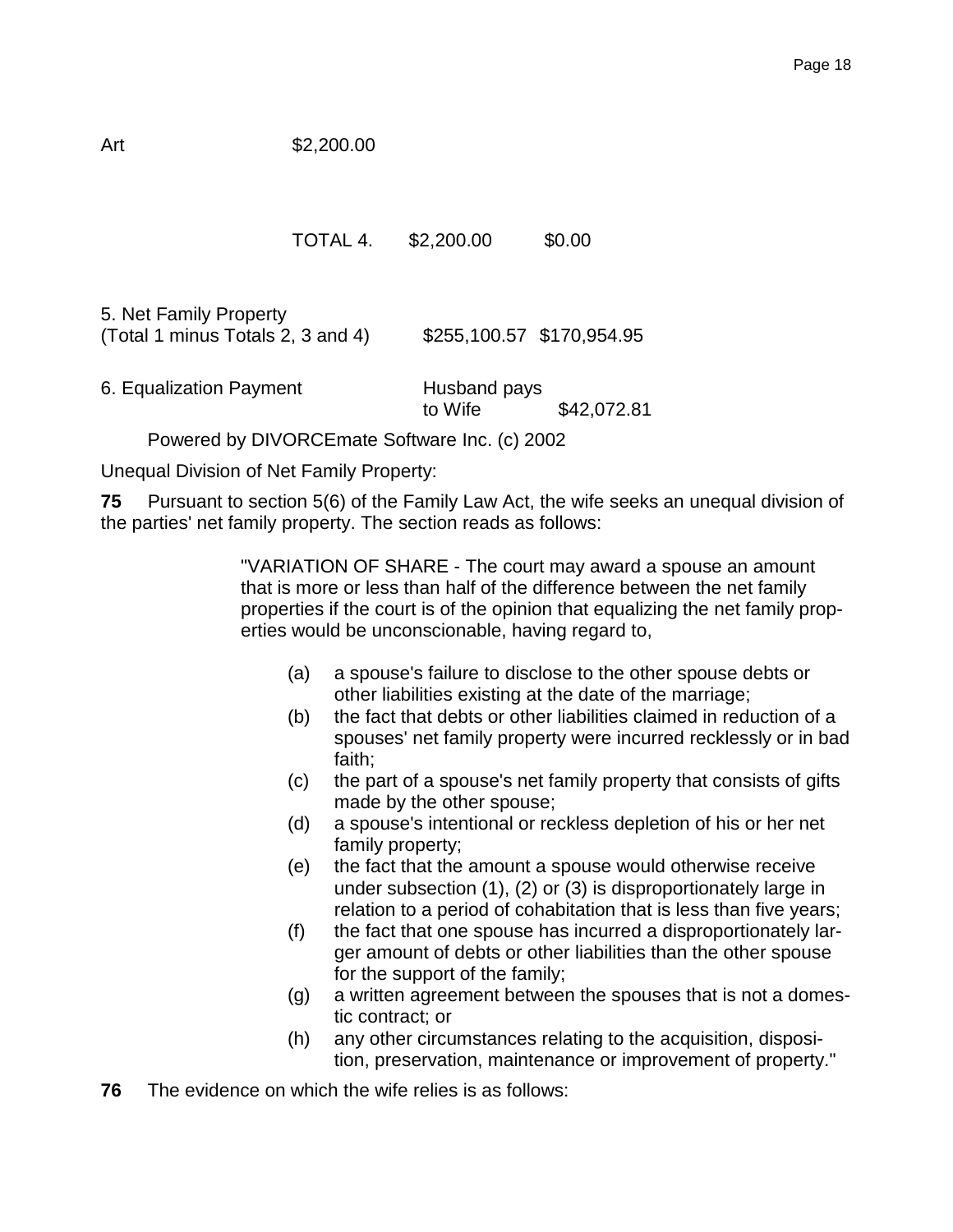- (a) the husband's failure to disclose debts at the date of marriage - the wife alleges that the husband's loan to the sister was a debt to be considered. In fact this loan was not a debt, but an accounts receivable owing to the husband, such that this fact alone does not advance her position.
- (b) Debts incurred recklessly or in bad faith to reduce net family property - the wife alleges that the Pickering dental practice debt was incurred recklessly. However, the evidence established that the husband disposed of the Pickering dental practice by virtue of the purchaser assuming all of the debt, such that this fact does not advance her position.
- (c) Intentional or reckless depletion of net family property the wife alleges that the husband burned the financial records and liquidated his RRSPs; however, I did not find these acts to be a reckless depletion of the net family property. In fact, the liquidated RRSPs served as income to address a cash flow deficit.
- (d) Other circumstances relating to the acquisition, disposition, preservation, maintenance or improvement of property - the wife alleges that she should receive an unequal division by virtue of her contribution to the acquisition of the dental licence, her development of the dental practice, the husband's sheltered cash income so as to reduce valuation of dental practice. However, the wife was compensated by way of spousal support and income during 19 years of marriage from her labours relative to the acquisition of the dental licence and development of dental practice. She failed to establish that the husband sheltered significant cash income. Accordingly, these facts do not advance her position.

**77** Even if I should be in error with respect to the above factual findings, the wife has failed to establish the fact that equalizing the net family properties would be unconscionable. In the decision of Roseneck v. Gowling, 62 O.R. (3d) 789, Weiler J.A. concurred with the parties that the "unconscionable" threshold is higher than "unfairness", "harshness" or "injustice". Having reviewed the evidence, none of the wife's allegations give rise to unconscionable circumstances, either individually or in their totality, such as to merit an unequal division. Accordingly, this claim is dismissed.

# Support:

**78** The condition precedent to the calculation of both child and spousal support, if any, is the quantification of the husband's income.

The Wife's Position with Respect to the Husband's Income:

**79** The wife alleges that the husband earned between \$150,000 and \$250,000 per year. She has knowledge of this fact because the husband brought home cash after work in the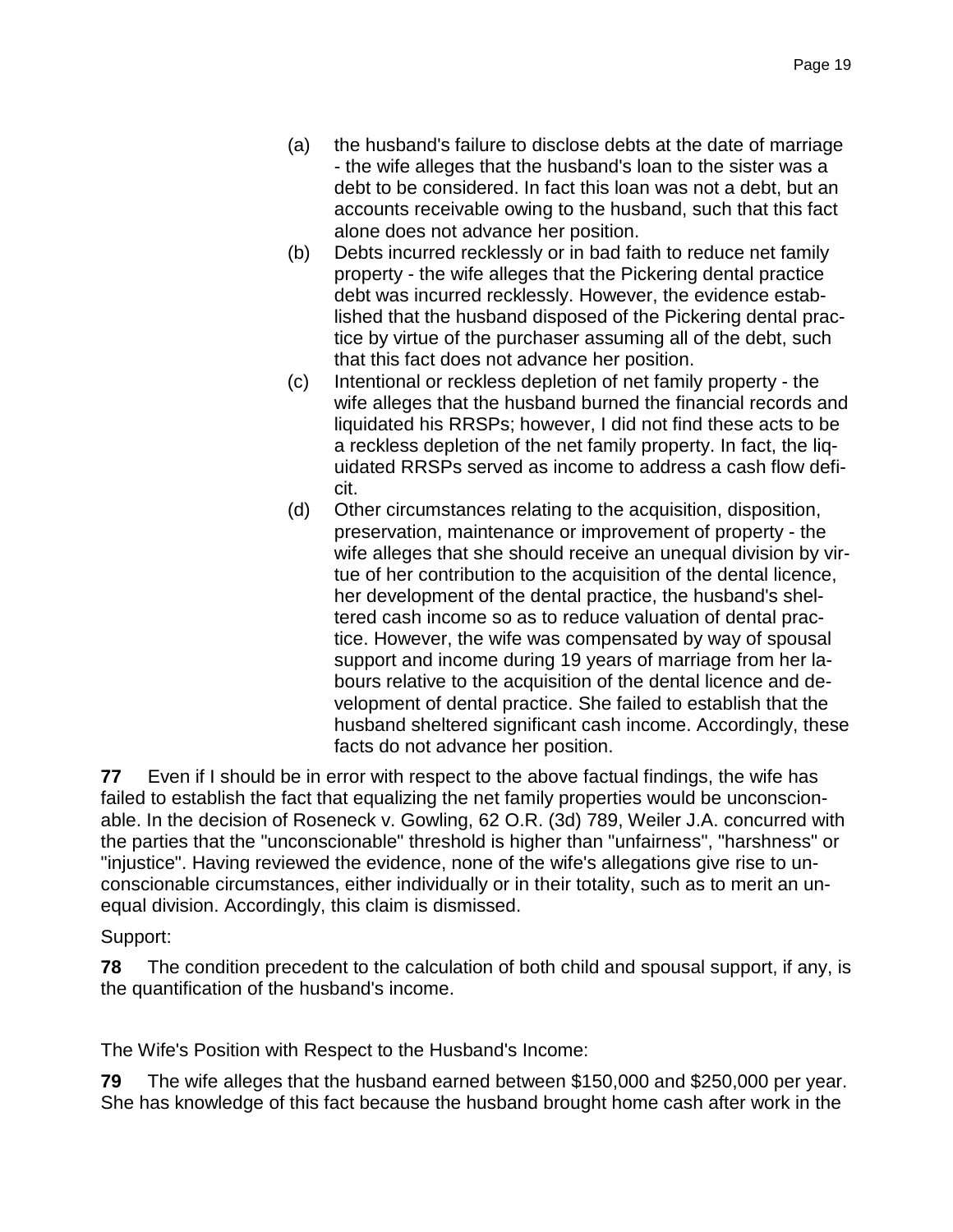estimated amount of \$4,000-\$5,000 per month. Further, she reconstructed her recollection of the family expenses pre-separation in 2000 in the annual amount of \$136,661 in aftertax dollars.

**80** According to the wife, the family enjoyed a high standard of living, which included owning a five-bedroom house with a swimming pool, bar and sauna, in a "high-class" neighborhood in Nobleton, driving expensive cars, taking 1-3 vacations per year, purchasing expensive and beautiful clothing, giving the children their own bicycles, skates and roller blades, piano lessons, summer camp, soccer, volleyball, skating, dancing and skiing. The family also hosted many social gatherings, barbecues, dinner receptions and lunches. The family was well recognized in the Romanian community for their glamorous party events. Before separation, the parties were making plans to build a dream home in Caledon, Ontario.

**81** It is the wife's position that after his arrest, her husband took the necessary steps to reduce his income to avoid support, by:

- 1. not declaring his cash income;
- 2. diverting income to his associates;
- 3. opening 2 new practices for which debt the Thornhill practice paid.

**82** The wife asks that I impute income to the husband, per s. 19 of the Child Support Guidelines. In that regard, she asks that I consider the following facts:

- 1. that the husband agreed to pay child support, on a final basis, on an imputed income of \$125,000;
- 2. that the husband alleges that he earns \$36,000-\$65,000 per year whereas he is paying his fulltime associates \$82,000 to \$86,000 per year;
- 3. that the husband has been practicing as a dental surgeon for 14 years, managing 3 dental offices with a staff (including associates) of more than 12 people, such that his declared income of between \$36,000-\$65,000, cannot be believed;
- 4. that the average income of a dentist in Ontario in 1995 was \$113,679 and in 2003 was in excess of \$175,000;
- 5. that the husband is not devoting his full-time attention to the Thornhill practice thus he is intentionally underemployed;
- 6. that the husband has unreasonably increased his expenses by establishing 2 new offices and paying his associates 10% more than the provincial norm.
- 7. The wife asks for a final order for support in the amount of \$3,500.00 plus a cost of living adjustment per month based on the husband's income of approximately \$175,000 per annum.

The Husband's Position: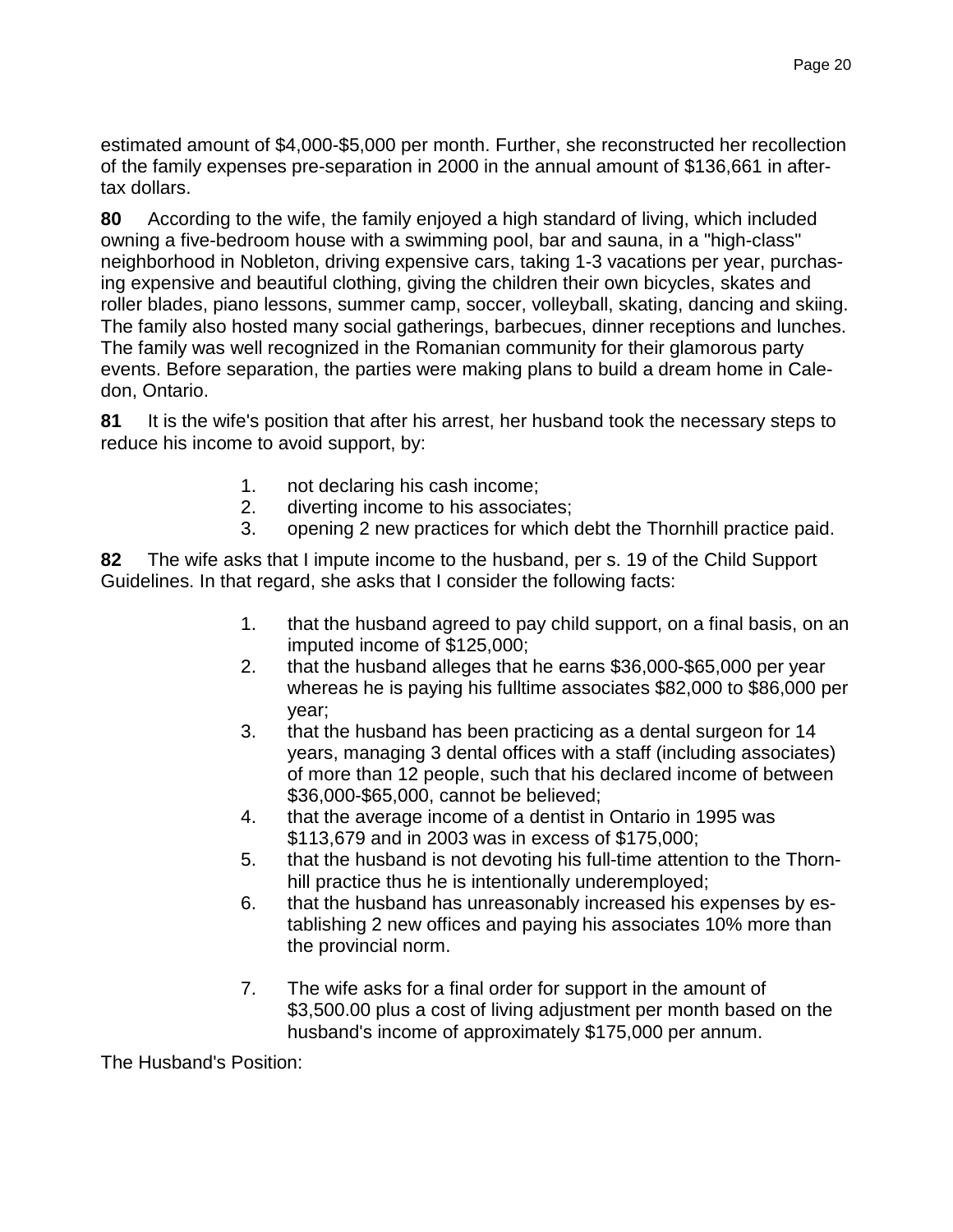**83** Although the husband agreed that the family lived a comfortable lifestyle, he denies that it was lavish. Further, the wife's assumption that any cash brought home from the practice was not declared was fanciful and without any basis in reality.

**84** The husband alleged that during the marriage there were \$120,000 of RRSPs in their combined accounts. At the time of separation, the quantum of RRSPs was reduced to \$50,000 in total. The husband's evidence was that the purchase of significant RRSPs was made following the sale of his dental practice at Keele and Sheppard Avenue in 1997 but that \$70,000 of these funds were spent in the ensuing four years of the marriage to support the lifestyle of the parties. Such evidence is confirmed upon a review of the parties' income tax returns. According to Dr. D., there was a cash flow problem in the D. household regardless of the comfortable lifestyle of the parties during the marriage. They were living beyond their means.

**85** A review of the parties' income tax returns indicate combined earnings of between \$80,000 and \$100,000.

**86** Dr. D. also alleges that the financial "bottom" line of the Thornhill practice was affected by the following:

- 1. The separation of the parties meant that the income saved by having Mrs. D. prepare the practice's financial books had to be outsourced to a bookkeeper that was paid the sum of \$10,000 per annum.
- 2. One of the most productive associates of the practice, Dr. Dilson Uluca, indicated in May of 2002 that she needed to move to Toronto to accommodate her patient base. To avert what he perceived to be a significant loss to his practice, he agreed to move her practice to a new office that he planned to open at the Fairview Mall in the summer of 2002.
- 3. To open the Fairview Mall practice, Dr. D. obtained financing in the amount of \$145,000 and retired his line of credit on the Thornhill practice in the amount of \$51,000. In essence, he increased his debt load by \$94,000 to develop this Fairview Mall practice.
- 4. As a result D&N, the management company, was required to pay additional funds to pay this increased loan balance resulting in more money being paid to D&N from the dental practices; namely the dental expenses increased from \$54,179 at the end of fiscal year 2002 to \$74,333 at the end of the fiscal year 2003.
- 5. In 2003, Dr. D. opened a new dental office in Waterloo, Ontario. As with the Fairview Mall office, there was hope that the practice would become financially solvent in a short period of time and provide him with a source of income. This income has not materialized, as the Waterloo practice does not have a large patient base.
- 6. The consolidated financial statement indicates that the Fairview Mall practice almost breaks even. However, one must keep in mind that the CIBC loan for Fairview is paid by Thornhill. To do so, Thornhill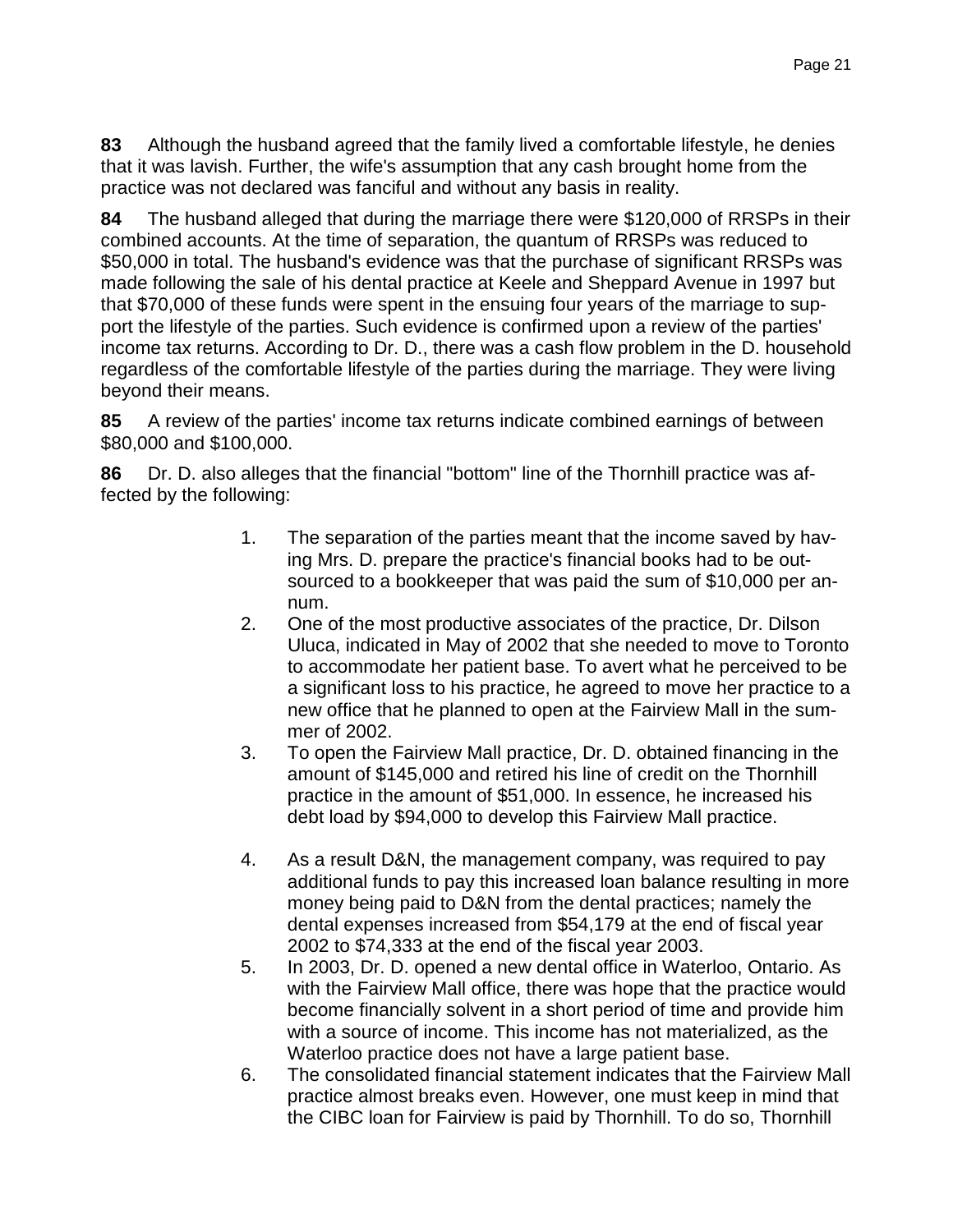pays increased management fees to D&N in the amount of \$84,000 as at January 31, 2004.

7. A review of the consolidated statement of income and expenses of all three practices indicates a total income to Dr. D. from all three offices in the amount of \$36,001.

Dr. D. alleges that a review of his gross revenues and that of his associates at the Thornhill practice for the year ending January 31, 2004 indicates that Dr. D. has billed \$215,000, an amount consistent with his previous billings. Therefore the claims and that his wife makes that, he is not working as hard as during the marriage or that he is diverting patients to other dentists, is clearly inaccurate. Furthermore, the two associates confirm that Dr. D. has not diverted patients to their practices other than orthodontic clients, which procedure has never been performed by Dr. D.. A staff member witness also attested to the fact that there has been no change in Dr. D.'s work habits since separation to suggest that he is not working as hard now as he was when he was married.

**87** Dr. D. alleges that the problem has been with the fact that although he assumed more debt and subsidized the growth of the dental practices of his associates, he has not been able to grow these businesses or develop his own patient base at the Fairview Mall and Waterloo locations, as he had presumed. He assumed all of the risk, paying large amounts of debt for these 2 offices, while the associates received 50% of gross revenue. He candidly conceded that such has not been a successful financial move for him. In his attempt to increase income, he essentially lowered his earnings by extending his debt load. He claims that he should not be punished for making poor business decisions as he was only attempting to improve his financial situation.

**88** Dr. D. alleges that he would like to immediately sell his 2 other offices (Fairview Mall and Waterloo) to eliminate the debt attributable to these 2 offices. He is confident he can sell the Fairview Mall practice in the near future which would provide him with a reduction in management fees of approximately \$25,000 per year and as such increase his income to \$65,000, the amount he requests that the court find as his current income for support purposes.

**89** As further evidence of his limited income, he alleges:

- 1. To meet his expenses, including child-support orders, Dr. D. has had to borrow significant amounts of money from friends and family.
- 2. Exhibit 11(24) reflects payments from Dr. D. sister in the amount of \$8,900 from the fall of 2002 to the fall of 2003.
- 3. Exhibit 12(10) reflects Western Union payments from a Romanian friend in the spring of 2003 for the total amount of \$5,760.36.
- 4. Dr. D.'s bookkeeper and girlfriend provided him with monies as follows: November 2002 - \$2,000; spring, 2003 - \$7,000; spring, 2004 - \$11,000, for a total of \$20,000.
- 5. In total, Dr. D. has borrowed \$34,660.36 in the last two years to pay his personal and living expenses.

Analysis of Husband's Income: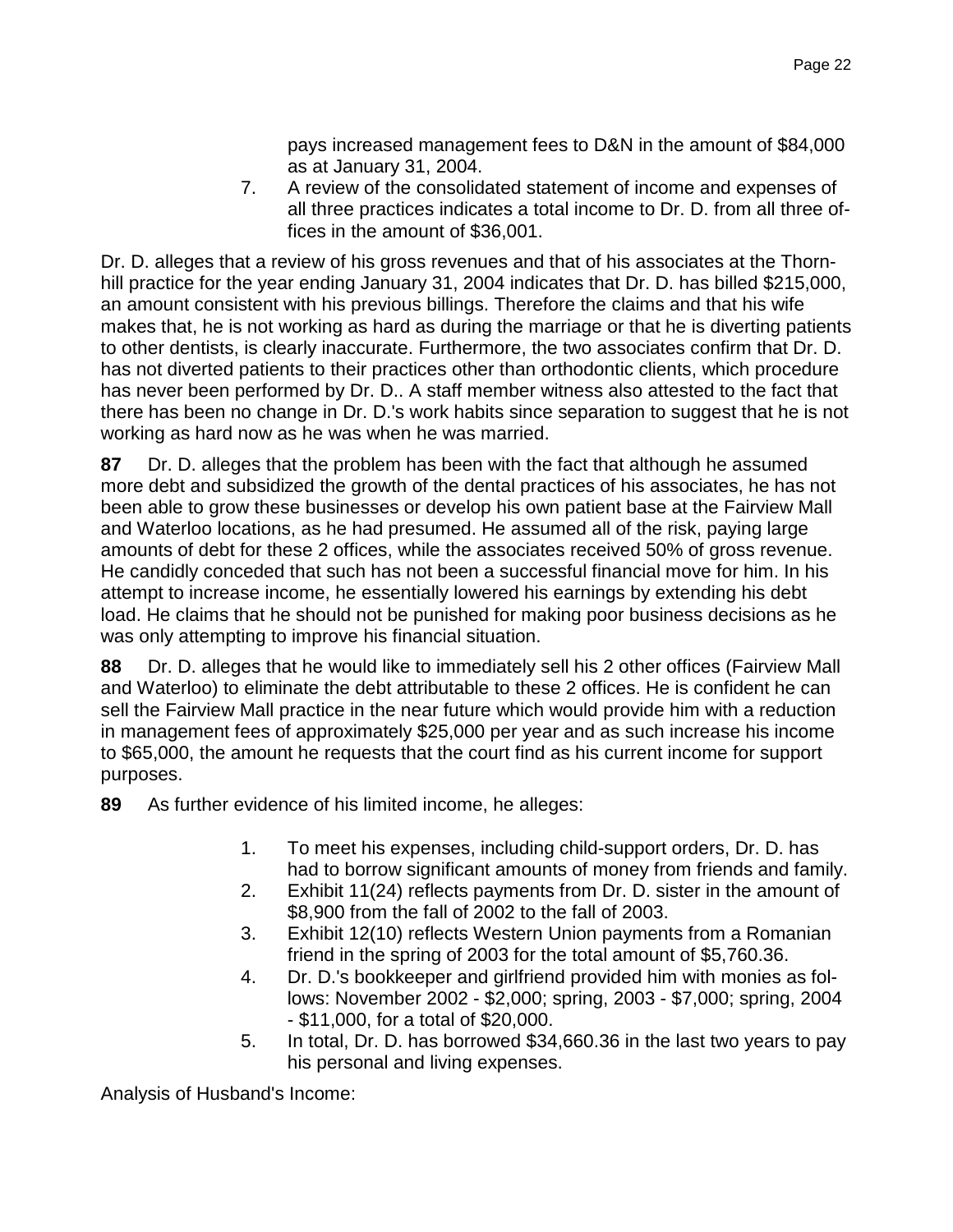**90** Although previous orders were made based on imputed income, these orders did not have the benefit of viva voce evidence from the husband's accountant and valuator and documentary evidence by way of financial statements and the valuation of the dental practice.

**91** In their preparation and review of Dr. D.'s financial statements and valuation, neither the accountant nor the valuator noted any underreporting of cash income.

**92** Although Dr. D. gratuitously increases his taxable income to \$65,000 (presumably reflecting increased monies available for income from the sale of the Fairview Mall location), he doggedly ignores the fact that, at least for child support, the court is governed by the Child Support Guidelines, which read as follows:

- s. 19: IMPUTING INCOME (1) The court may impute such amount of income to a parent or spouse as it considers appropriate in the circumstances, which circumstances include the following:
- (b) the parent or spouse is intentionally under-employed or unemployed, other than where the under-employment or unemployment is required by the needs of any child or by the reasonable educational or health needs of the parent or spouse;
- (c) the parent or spouse is exempt from paying federal or provincial income tax;
- (d) the parent or spouse lives in a country that has effective rates of income tax that are significantly lower than those in Canada;
- (e) it appears that income has been diverted which would affect the level of child support to be determined under these guidelines;
- (f) the parent's or spouse's property is not reasonably utilized to generate income;
- (g) the parent or spouse has failed to provide income information when under a legal obligation to do so;
- (h) the parent or spouse unreasonably deducts expenses from income;
- (i) the parent or spouse derives a significant portion of income from dividends, capital gains or other sources that are taxed at a lower rate than employment or business income or that are exempt from tax; and
- (j) the parent or spouse is a beneficiary under a trust and is or will be in receipt of income or other benefits from the trust.
- (2) REASONABLENESS OF EXPENSES For the purpose of paragraph (1)(g), the reasonableness of an expense deduction is not solely governed by whether the deduction is permitted under the Income Tax Act (Canada).

**93** The best source of information in such analysis is the valuation of the dental practice for March 1, 2002, Exhibit 20, which is included in Appendix B. This document normalizes Dr. D.'s financial statements with "add backs". With respect to 2002, Mr. T. summarized as follows: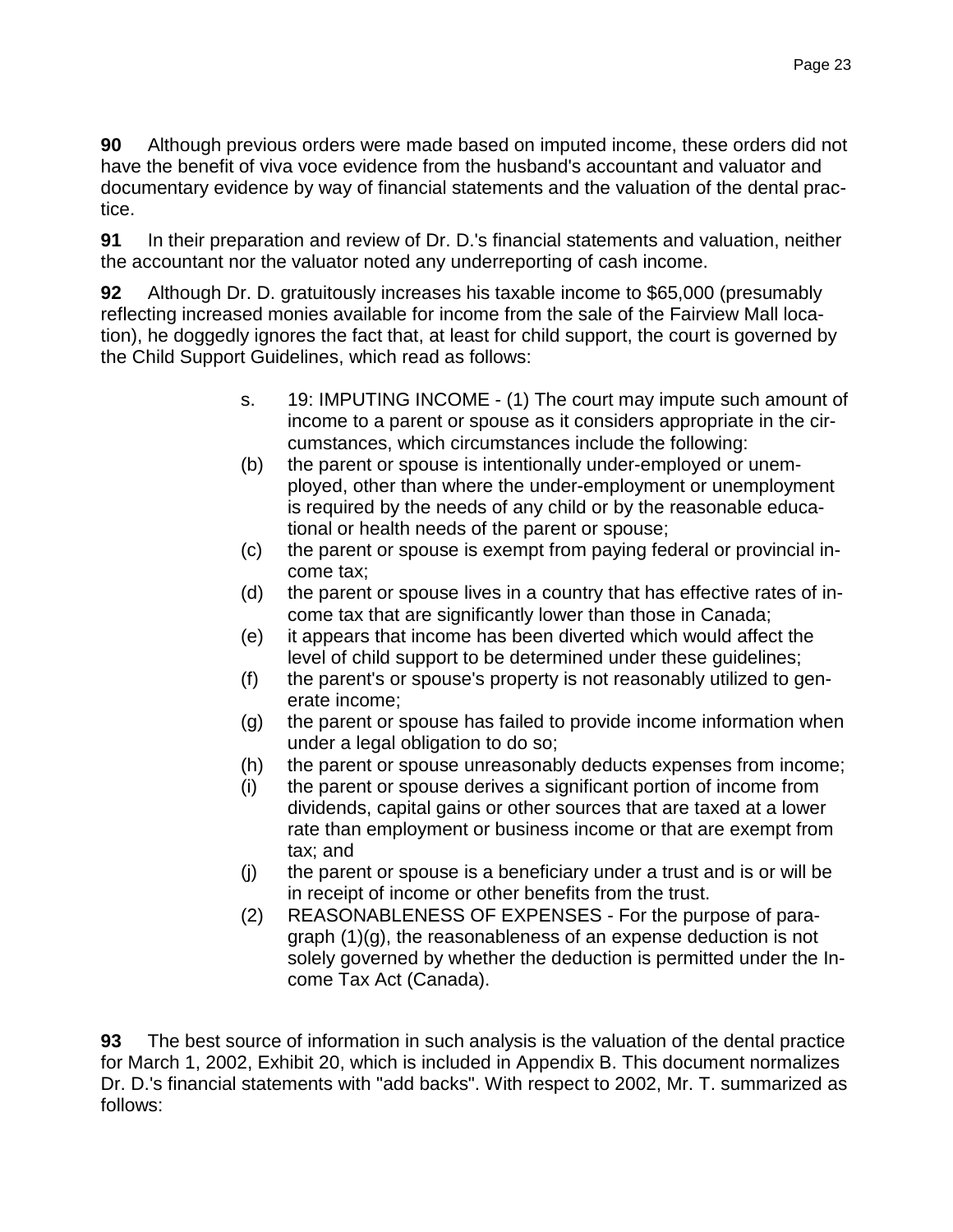- 1. Total professional billings: \$410,605
- 2. Total expenses: \$349,730
- 3. Net income per Financial Statements: \$60,875
- 4. Add back to Normalize Statement:
	- a. advertising \$2,971
	- b. associate fees \$95,102
	- c. payment to spouse \$33,300
	- d. automobile \$4,591
	- e. equipment leases 0
	- f. loan interest \$7,579
	- g. management fees GST \$3,820
	- h. management fees and payment to spouse \$30,001
	- i. payment to spouse salaries and benefits 0
	- j. professional fees \$840
	- k. rent adjustment \$15,098
	- l. Depreciation adjustment \$22,000
- 5. Total add back: \$185,106
- 6. Net operating income before debt servicing and taxes: \$245,981
- 7. Remuneration at 40% for dentist's work: \$80,569
- 8. Remuneration at 50% for associate's work: \$95,102
- 9. Net income before taxes from ownership: \$70,310

**94** A s. 19 Child Support Guidelines analysis of the husband's income ending January 31, 2004, similarly requires the normalization of the husband's income. I do so upon a review of the husband's consolidated statement of income and expenses for 3 dental practices, his current financial statement, and D&N Management Services Corp. balance sheet:

- (i) Consolidated Income and Expenses:
	- 1. Revenue \$745,614
	- 2. Expenses \$709,613
	- 3. Net Income \$36,001
	- 4. Add back to normalize income:
		- (a) advertising and promotion \$4,001
		- (b) auto expenses \$6154
		- (c) bank charges and interest \$7,466
		- (d) credit card fees \$964
		- (e) fees to girlfriend \$10,000
		- (f) membership dues \$2,848
		- (g) general office supplies \$1,000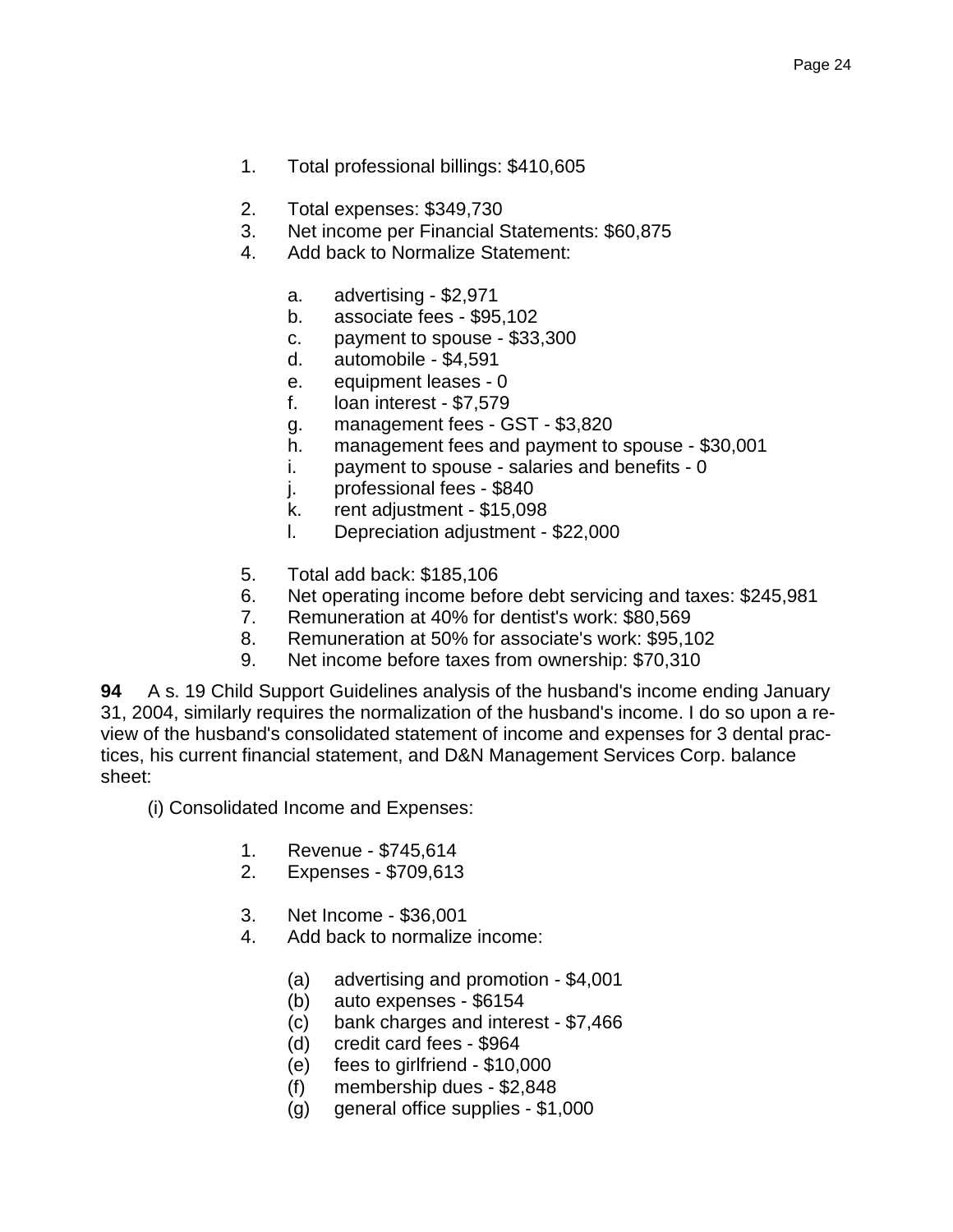- (h) telephone and paging \$2,000
- 5. Sub total of add backs \$32,433
	- (ii) D&N Management Financial Statements:
	- 1. Depreciation and Amortization: Of note was the fact that there was no production of the consolidated D&N Management financial statement for the year ending January 31, 2004 including the balance sheet reflecting the accumulated depreciation for the 3 practices. Dr. D.'s evidence was that he borrowed funds to equip both the Fairview and Waterloo offices in the amount of \$100,000 + \$10,000. A review of the January 31, 2003 D&N statement reflects an accumulated depreciation of \$35,883 (does not include Waterloo). As I cannot guesstimate what the accumulated depreciation and amortization would be for the year ending January 31, 2004, which would include Waterloo, I add back the depreciation of \$35,883 of 2003 to normalize the husband's income.
	- (iii) Husband's Current Financial Statement:
	- 1. The husband alleges his income to be \$72,500 annually which is supplemented by loans from family and friends in the amount of \$30,000 annually for a total income of \$102,500.

**95** Not reflected in the above add backs is the fact that the husband opened 2 practices, Fairview and Waterloo, after the separation. It is not sufficient or appropriate to pass such arrangement off as merely poor business judgement. The evidence points to the fact that Dr. D. arranged his business affairs to increase his debt load and to decrease his income. He knew what he was doing and he knew that to do so would apparently decrease his bottom line from which a court could determine appropriate child and spousal support. To add insult to injury, he now concedes that he will sell both Fairview and Waterloo to eliminate the income drain. The court can only conclude from this contrivance that the husband consciously diverted his income potential from the Thornhill practice to Fairview and Waterloo in the imputed amount of \$20,000 per annum.

**96** Accordingly, pursuant to s. 19 of the Canadian Support Guidelines, I impute income to Dr. D., for support purposes, in the sum of: (\$36,001 + \$32,433 + \$35,833 + \$20,000) \$124,317, say, \$125,000 per annum.

**97** I take some comfort in making this finding given the fact that the husband agreed that this would be the amount of imputed income for child support purposes before Justice Wildman on December 11, 2003; and the husband's current financial statement reflects an income of \$102,500 without add backs.

Child support:

**98** In light of my finding that the husband's income is \$125,000 per annum, the husband shall pay child support in the base amount pursuant to the Child Support Guidelines, the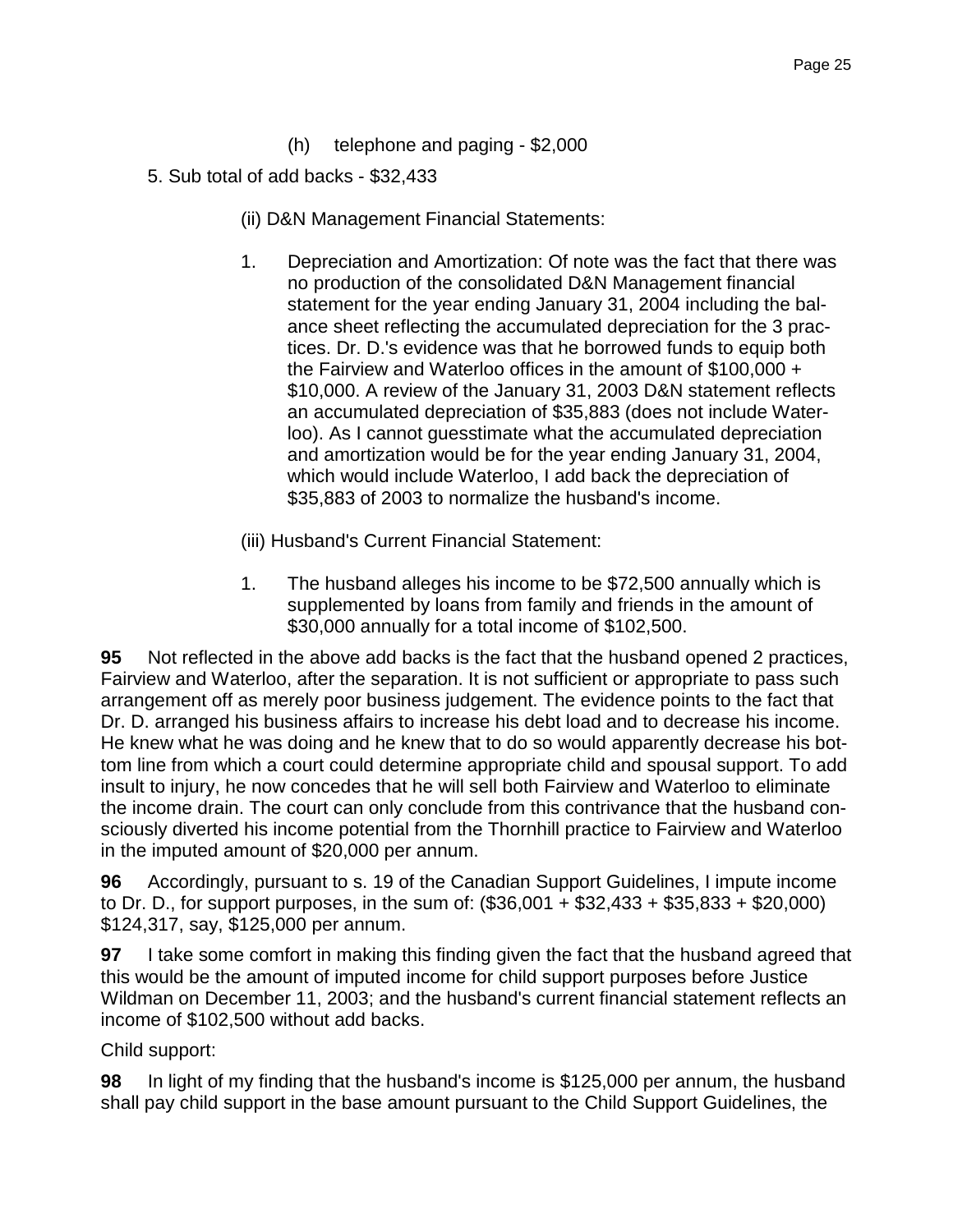sum of \$1,500 per month for 2 children, commencing January 1, 2005. The husband's motion to change, which preceded this trial, should be dismissed.

Arrears of Child Support:

**99** The wife requests an order for retroactive child support from the date of separation to the date of the final order of Justice Wildman dated December 11, 2003. She requests \$1,500 per month for 10 months, based on the husband's attributed income of \$125,000 per year, subject to the deduction for the husband's payments.

**100** On its face, this requests seems reasonable, but for the fact that for a period of 4 months, prior to the orders, from March 1, 2002 to June 30, 2002, the husband deposited the sum of \$24,000 to the joint CIBC account from which many of the household expenses were paid and the monies were used by the wife and children.

**101** Further, the husband was not in occupation of the matrimonial home from the date of separation to the date of its sale. Yet, from the joint proceeds of sale, arrears of taxes were paid in the amount of \$4,279.78 (inclusive of interest and penalty) as well as mortgage arrears in the amount of \$10,344.82. By way of occupation, the wife was responsible for one-half of the tax arrears and mortgage arrears in the amount of (\$4,279.78 + \$10,344.82 / 2) \$7,312.30.

**102** Also, the wife accessed lines of credit for which the husband became responsible and paid as follows:

- 1. The wife withdrew from a joint CIBC bank account the sum of \$1,800.03.
- 2. The wife withdrew from the joint CIBC line of credit between March 11 and March 21, 2002, the sum of \$11,000. The wife repaid \$1,125 of this money to the line on March 26, 2002, and the husband has been responsible for its repayment since the date of separation. He alleges that he should receive the credit of \$9,875 from the wife for this debt.
- 3. The wife withdrew from the Bank of Montréal the sum of \$4,000.00 between March 14 and March 21, 2002 and never paid it back.
- 4. The husband also requests credit for estimated interest payments on the CIBC and Bank of Montréal lines of credit in the sum of \$2,000 since the separation. Although I accept the husband's evidence with respect to the lines of credit and bank account withdrawals, he has failed to prove the interest component with respect to these payments.

**103** In light of the above the wife had funds available for support in the amount of (\$1,800.03, \$9,879, \$4,000 and \$24,000) \$39,675.03 available for the support of the children and herself. Accordingly, her claim for retroactive child support fails.

# Spousal Support:

**104** It is the wife's position that the marriage was a long and traditional one. It produced two children for whom she is primarily responsible. She recognizes that she will not be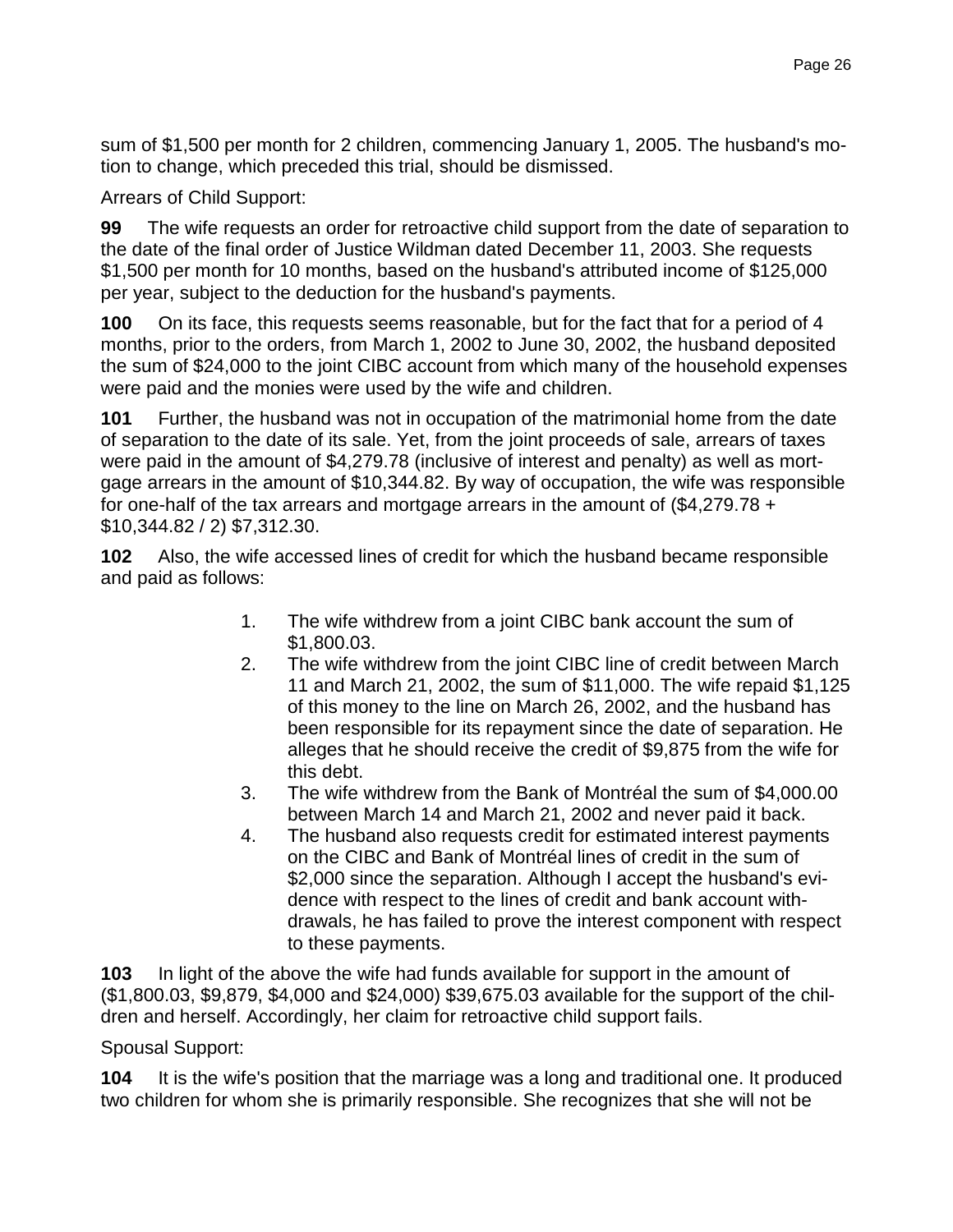able to maintain the standard of living that the parties enjoyed prior to separation, however, is concerned that her current financial situation has required her to move into an apartment in an undesirable, low income community. Further she is concerned that her car is in constant disrepair and she has been required to borrow money from family and friends to survive. She wishes to provide her children with the amenities to which they had become accustomed prior to the separation. She requests that the court attempt to maintain a semblance of the former lifestyle for herself and her children by an appropriate award of spousal support.

**105** In that regard, she relies on two passages from the Supreme Court of Canada decision in Moge v. Moge (1992), 43 R.F.L. (3d) 345, as follows:

> "Insofar as economic circumstances permit, the Act seeks to put the remainder of the family in as close a position as possible to the household before the marriage breakdown."

"As marriage should be regarded as a joint endeavour, the longer the relationship endures, the closer the economic union, the greater will be presumptive claim to equal standards of living upon its dissolution."

**106** In the context of the longevity of the marriage and the respective roles played by the parties during the marriage, the court must also examine what steps have been taken by the wife to become self-supporting. From the time she entered Canada in 1979 until the birth of her first child in 1989, the wife was employed in various capacities primarily as a picture framer, sales, cleaning, answering phones with a salary of \$9 per hour. She has a Grade 9 Romanian education.

**107** After the birth of their first child, the parties decided that the wife's primary role was that of a "stay-at-home" mother. Accordingly, the wife did not return to any form of employment until the children grew older, when she became more involved in the dental practice by doing the husband's bookkeeping at home. After the reconciliation, in 1999, she did work at the husband's dental practice for approximately 1 year performing dental assistant and cleaning duties, as well as continuing as the practice's bookkeeper. In this manner the husband and wife enjoyed the economic benefits of income splitting and appropriately reducing the income taxes payable by both.

**108** Through the intervention of a friend, the wife secured an eight-month contract working for the Osler Health Center, from August 26, 2002 to May 2, 2003, at a salary of \$26,000 per annum. During this contract, the wife made a serious effort to obtain continued employment; however, she was not rehired as the position was a maternity leave contract and her friend was no longer employed by the same facility, such that she received Employment Insurance benefits for a further period to November 29, 2003.

**109** Wisely, to give her guidance for job applications, the wife completed a Planning for Employment course (PFE), which included a battery of tests. Her short-term goals were expressed to become a property manager, apartment rental agent, or property rentals manager. Her long-term goals were stated as: dental assistant, medical laboratory technician. The Report summarized as follows: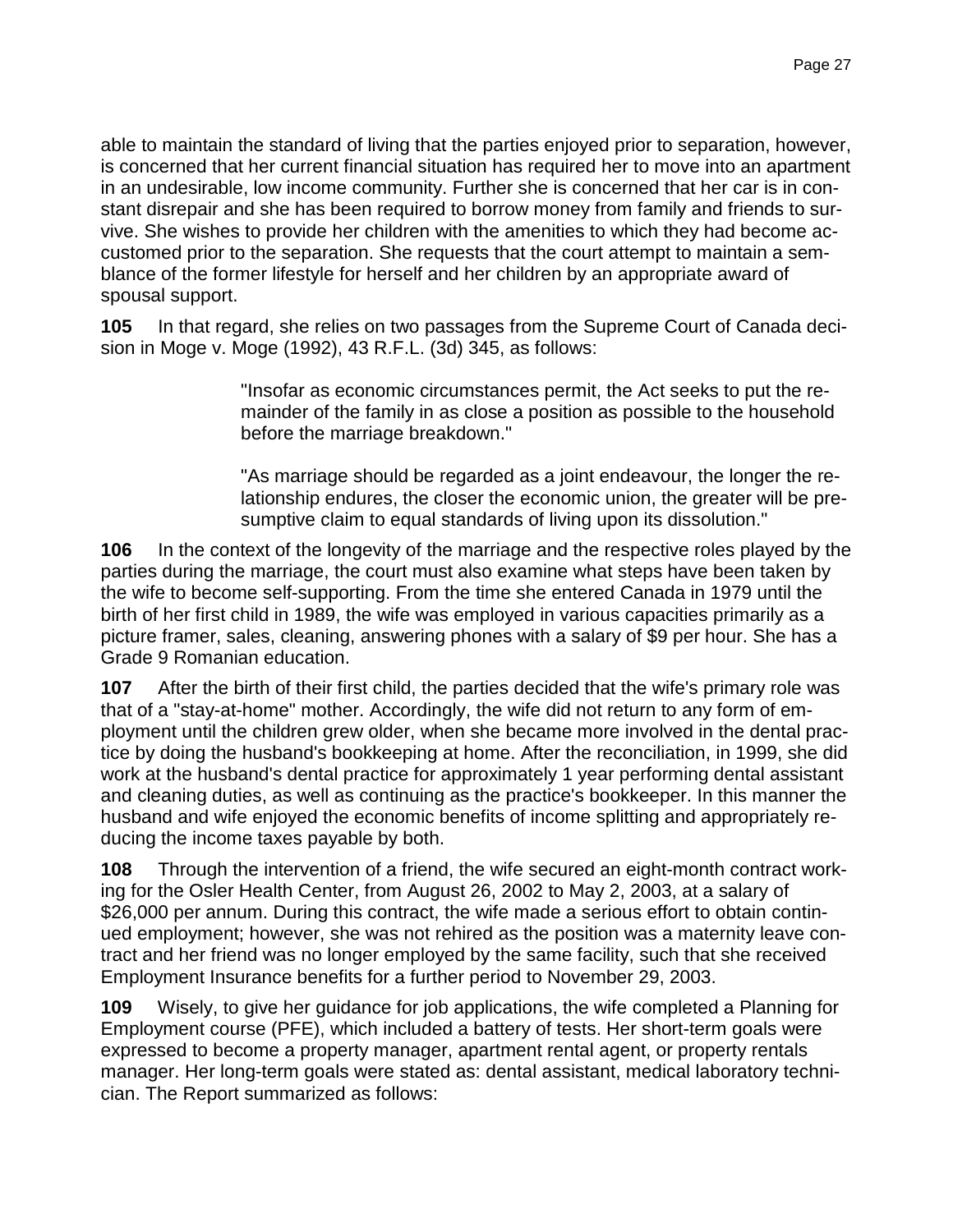"D. GATB scores do not meet the requirements for her short-term goal. The result of D. CAAT test are in alignment with the results of the GATT and in her level of education. They point to the need for academic upgrading in English and mathematics.

Should Danielle decide to change her occupational goal for any reason, the attached list suggests additional short-term options in accordance with the GTE results."

**110** The attached list included: nurse's aides and orderlies, orthopaedic technologist, pharmacy assistant, stencil maker, wardrobe attendant, food and beverage servers, babysitters, parent helpers, manicurists and pedicurists, grocery clerks and shelf stockers, foodservice counter attendants and food preparers, kitchen helpers, foodservice helpers, dishwashers, light-duty cleaners, carpet and upholstery cleaners, caretakers and building superintendents.

**111** Instead the wife has made application for jobs for which the report has found her to be ill-suited but more in line with her goal and need to replicate the types of jobs she performed at the Osler Health Centre and her husband's office: administrative manager, legal secretary, experienced bookkeeper, receptionist, research and development assistant, office manager.

**112** I accept her evidence that upgrading in English and math are crucial in order to obtain upgraded employment. Further, I accept her evidence that, but for a 1 month period when her children were ill with chicken pox, she searched for employment on a daily basis.

**113** The problem with her search is that she is not searching for employment for which she is qualified pursuant to the Y.M.C.A. PFE report. She could be applying for employment as recommended, including picture framing, which may generate an income of \$10 per hour. To date, she has not done so. Instead, she cites the limits on her time to be employed as a result of parenting obligations to the 2 very busy children - one who is 14.5 years old and one who is 11 years old. She must chauffeur the children to their extracurricular school activities and help them with their homework.

**114** Does her parental obligation to the children trump her obligation to become selfsupporting? If the children where infants, then I would conclude in the positive; however, the children are not infants. The wife has an obligation to become self-supporting. Further, she has a positive obligation to upgrade her English and mathematics if she is to achieve her employment goal.

**115** The question then is whether a wife of 19 years must look to upgrade and retrain to a position that she did not contemplate at the date of marriage. D.D. took limited upgrading or training before and after the marriage. Prior and during the early stages of the marriage, she was primarily employed as a framer. Her income in 1984 was \$9 per hour. However, her economic position during the marriage has improved. On the face, she may not have been economically disadvantaged as a result of the marriage but these questions can only be answered in the context of a review of the statutory bases for granting support. Support in this case is governed by the Divorce Act, R.S.C. 1985 (2nd Supp.), c. 3 [as am. by S.C. 1997, c. 1], s. 15.2(4);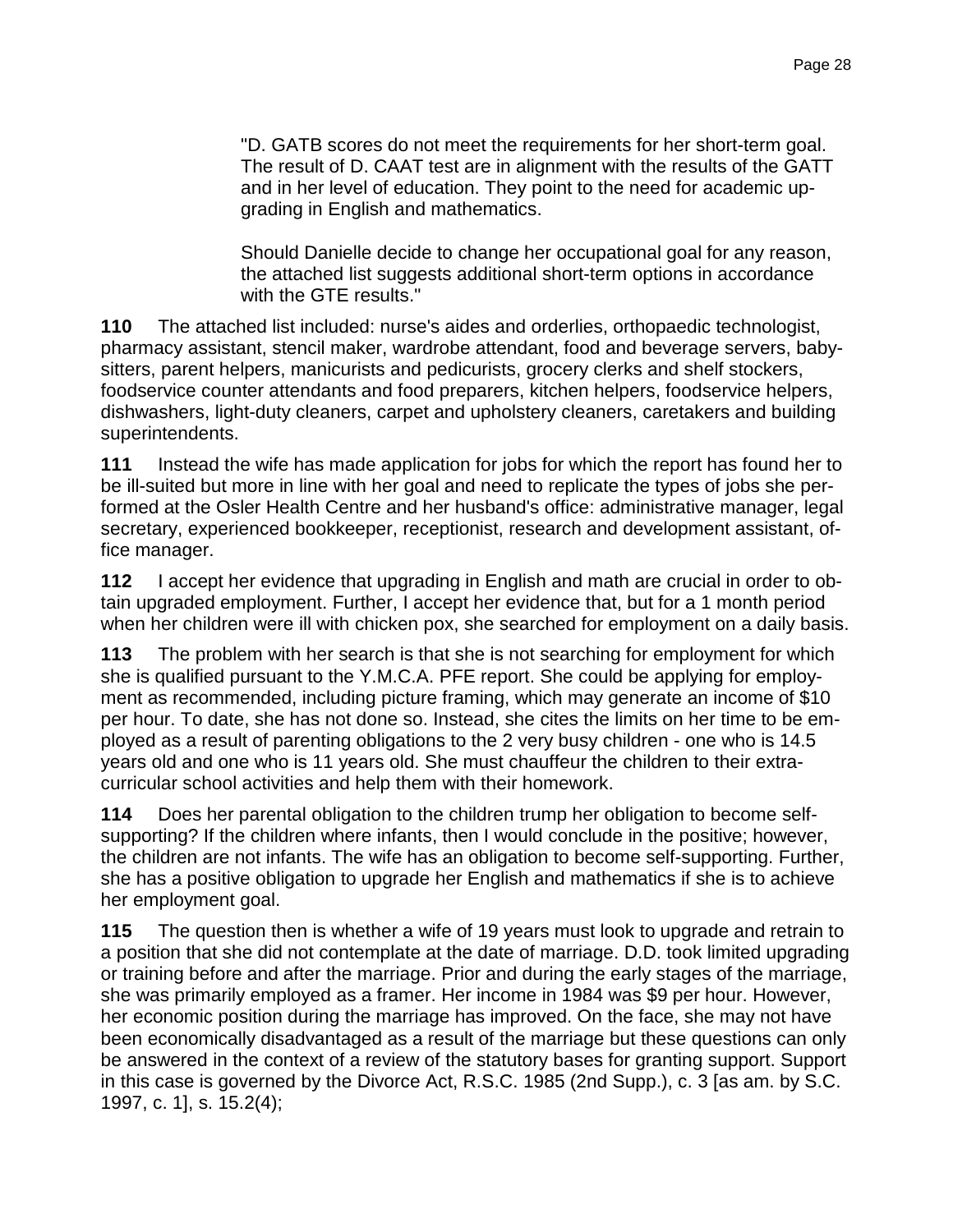FACTORS - In making an order under subsection (1) or an interim order under subsection (2), the court shall take into consideration the condition, means, needs and other circumstances of each spouse, including

- (a) the length of time the spouses cohabited;
- (b) the functions performed by each spouse during the cohabitation; and
- (c) any order, agreement or arrangement relating to support of either spouse.

**116** The marriage was of a long duration, during the course of which it is conceded that the wife assumed the majority of the household and childrearing responsibilities. She also assisted in the husband's practice such that the husband was able to devote his energies to his work. The evidence, however, does not indicate that the wife was disadvantaged from a more lucrative career. She was disadvantaged from improving her skills (English and math), such that she lost an opportunity to be better employed than she was at the date of marriage.

**117** The wife has also suffered as a result of the separation. She no longer resides in a large home. She does not operate an expensive motor vehicle. She has lost the enjoyment of the social esteem that the family enjoyed prior to the separation. Her standard of living has been drastically reduced. The wife should not be relegated to a standard of living significantly below that she enjoyed during the marriage.

**118** The wife's closing statement made reference to her request that the \$40,000 reflect her contribution to the husband's licence by way of compensatory support, relying on the Caratun appeal decision, wherein the Court of Appeal awarded Mrs. Caratun lump sum compensatory support pursuant to s. 11(1) of the old Divorce Act. The facts in that case are in many respects similar to the case at hand, save for one major fact. In the Caratun case, the husband informed the wife that he wished a divorce 2 days after qualifying to practise dentistry. In the case at hand, the husband began his practice on July 1, 1988 and continued to practice dentistry throughout the marriage to the date of separation, for approximately 13.5 years. The D. family received the economic benefit of such practice during this period of time.

**119** D. D. is entitled to compensatory support and support on the basis of her ongoing need. However, she is not entitled to compensatory support by way of lump sum, given the fact that she and her husband enjoyed the fruits of their mutual labour during the course of 15 years of Dr. D.'s dental practice.

**120** In the consideration of the quantum of spousal support, the husband argues that his wife could find employment if she made a modicum of effort to do so. Dr. D. is requesting that the court impute the sum of \$25,000 to \$30,000 per annum to the wife in determining the appropriate quantum of support to be payable.

**121** As she is currently unemployed, no income can be attributable to her, but it is reasonable to expect that, on a long-term basis, she is capable of contributing to her needs through employment. Given the fact that D. D. was employed for almost a year after sepa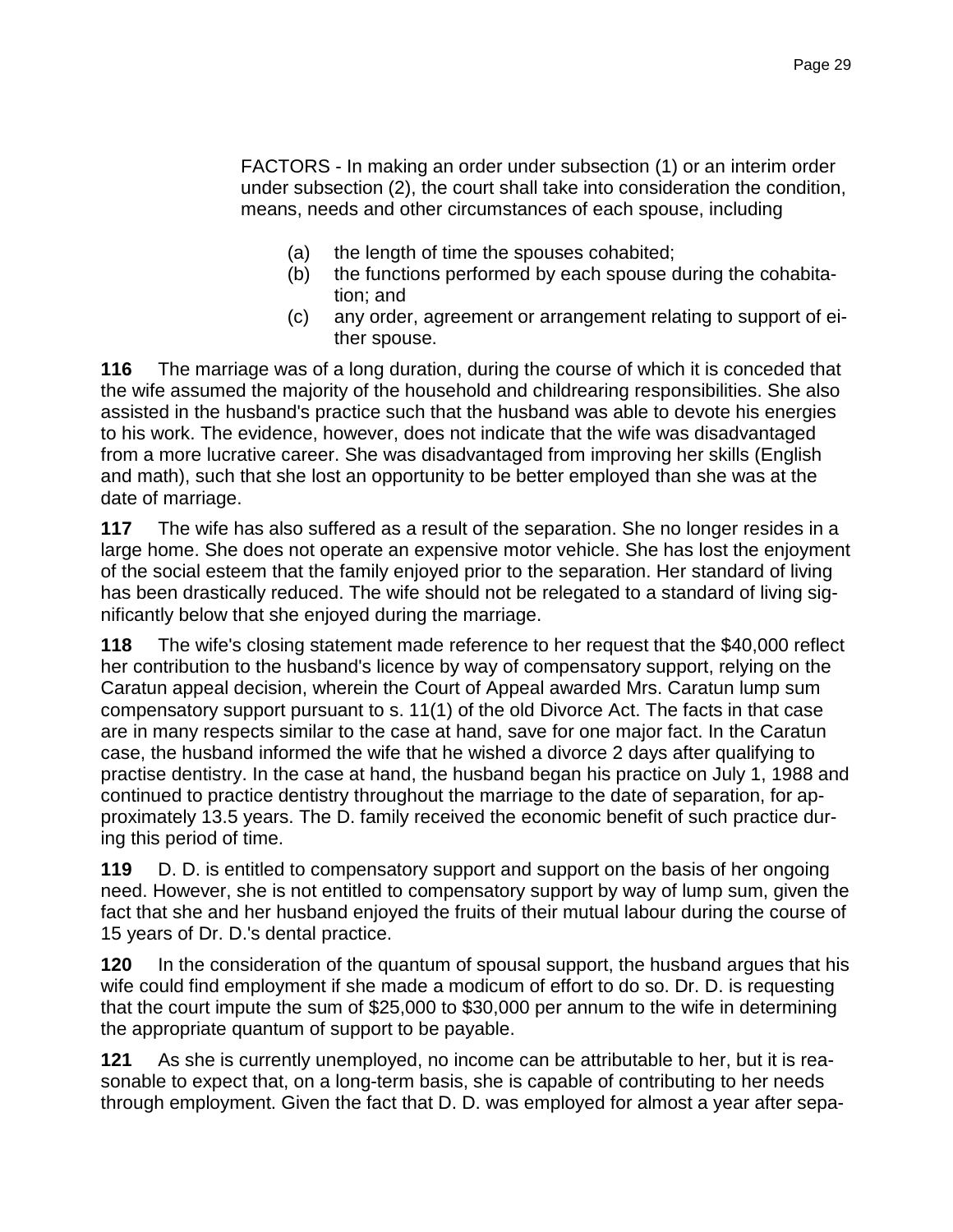ration, she can become employable in the near future. She must upgrade and exert all her energies in the next 12 months, from January 1, 2005 to December 31, 2005 to achieve this upgrading. Whether she does so remains to be seen. In any event, she is capable of employment at a rate of at least \$10 per hour, full-time, such that income will be attributable to her, commencing January 1, 2006 the annual sum of \$20,800.

**122** Having regard to the legislation and its objectives, Dr. D. is ordered to pay spousal support as follows:

- 1. March 1, 2002 August 30, 2002 6 months @ \$2,500 = \$15,000;
- 2. September 1 May 30, 2003 9 months @ \$1,250 = \$11,250;
- 3. June 1, 2003 November 30, 2003 6 months @ \$2,000 = \$12,000;
- 4. December 1, 2003 to date @ \$2,500 per month.

**123** Ongoing spousal support shall continue at the sum of \$2,500 per month until December 31, 2005. Commencing January 1, 2006, spousal support shall be reduced to \$1,750 per month as commencing that date I impute income to the wife \$20,600 per annum. Spousal support shall continue at the rate of \$1,750 per month thereafter. On the 5th anniversary of the separation, on March 1, 2007, there may be a review of the support payable at the instance of the husband, and the wife shall have a positive obligation to establish her efforts to exceed her imputed income.

Accounting Between the Parties:

**124** The wife requested retroactive child support in the amount of \$9,200.00 (tax neutral). The husband has arrears of spousal support pursuant to his Judgment of \$38,250 to December 1,2003. However, this amount is taxable. The husband being in the 50% tax bracket, the lump sum of arrears is valued at \$19,125. The total of tax neutral child and spousal support that would be properly owing is the sum of (\$9200 + \$19,125) \$28,328.

**125** At paragraph 103, the Court found that the husband either paid or became responsible for lines of credit in the amount of \$39,675.03.

**126** As the husband did not plead occupation rent; did not adduce evidence with respect to the market value of the occupation of a 5-bedroom home, his request for occupation rent fails. However, given the fact that I have calculated child and spousal support retroactive to the date of separation, it is fair and equitable that the wife be responsible for a onehalf share of the mortgage, tax arrears and ongoing taxes paid by the husband. Accordingly, the wife owes the husband the following:

- 1. one-half the mortgage arrears of  $$10,678.33 = $5,339.17;$
- 2. one-half the realty taxes owing of  $$4279.78 = $2,139.89$ ;
- 3. one-half the realty taxes paid by husband of \$1,300.00 = \$650.00
- 4. sub-total owing by wife: \$8,129.06.

**127** In light of the above calculations the wife owes the husband the following: